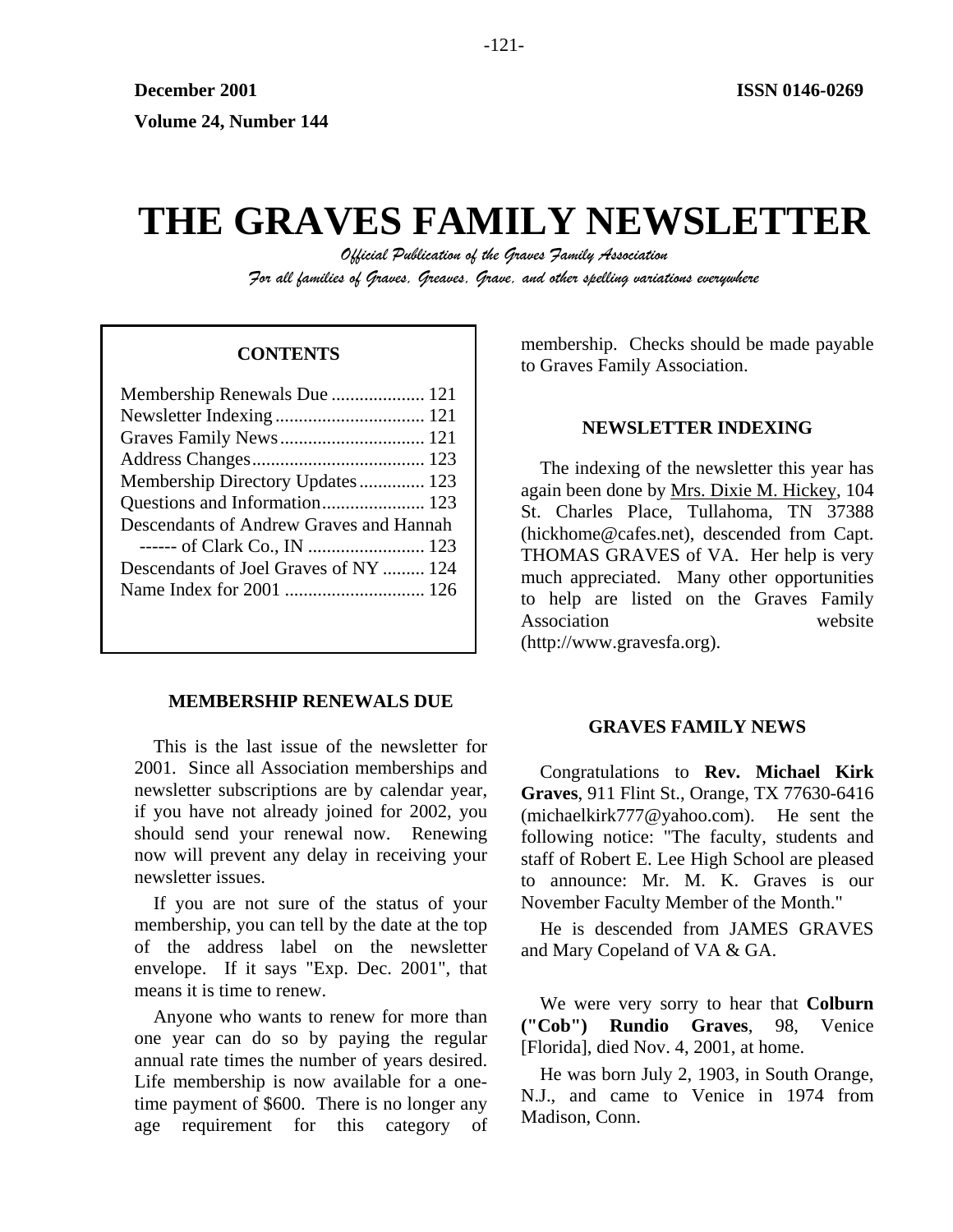He retired in 1961 as a mechanical engineer and president of Natural Gas Service Co. of

**Memberships:** 

**Regular (U.S. & Canada) \$20/year Other countries (air mail) \$30/year Sustaining (U.S. & Canada) \$40/year Other countries (air mail) \$50/year Life (U.S./Canada, no age limit) \$600 one time Foreign memberships must be paid by money order in U.S. dollars. All back issues (1976 present) are available, last year at current price and earlier years at half price. Newsletter only available to individuals as part of Graves Family Association membership. No charge for queries. Published by: THE GRAVES FAMILY ASSOCIATION 20 Binney Circle, Wrentham, MA 02093, USA Internet Web Site: http://www.gravesfa.org Newsletter Editor: Kenneth Vance Graves 20 Binney Circle, Wrentham, MA 02093 (508)384-8084 ken.graves@gravesfa.org Treasurer: Sarah J. Graves, Wrentham, MA sarah.graves@gravesfa.org Director, Internet Web Site: Kenneth Vance Graves Graves Online List Manager: Marjorie Ferris, Rialto, CA, MBFerris@aol.com Research Coordinators Graves of Cambridgeshire, England: Nedra**  Dickman Brill, CG, 2410 NE 58<sup>th</sup> Ave., **Portland, OR 97213-4002 brillnd@pacifier.com Rear Admiral Thomas Graves of Charlestown, MA and his Greaves family of Stepney, London, England: Raymond C. Flesher, 313 West Lehow Ave., #24, Englewood, CO 80110-6744, rcflesher@juno.com Charles Newton Graves (Descended from Rear Admiral Thomas Graves of Charlestown, MA): Janet Craw, HC 4, Box 23B, Payson, AZ 85541-9531, vjcraw@cybertrails.com Samuel Graves of Lynn, MA: Carol Kenney Graves, 4121 North Koerner Rd., Peoria, IL 61615, ckenney7@aol.com © Graves Family Association, 2001**

Virginia in Fredricksburg, Va. He graduated in 1928 from Stevens Institute of Technology and was a member of American Gas Association and American Society of Mechanical Engineers. He was a member of Circumnavigators Club and had made five trips around the world and visited 147 countries.

Survivors include his wife of 71 years, Marjorie (Agnew); a son, Colburn R. Jr. of North Stonington, Conn.; three grandchildren; and five great-grandchildren.

Memorial services will be at 1 p.m. Thursday at Farley Funeral Home, Venice Chapel.

(He was descended from THOMAS GRAVES of Hartford, CT & Hatfield, MA, and was #4727 in the 1985 book.)

Ms. Roberta J. Glatz, 524 Copeland Hill Rd., Feura Bush, NY 12067-2052, descended from THOMAS GRAVES of Hartford, CT, sent the following obituary from the Albany, NY *Times Union*.

"Albany -- **Regina Elizabeth Graves**, nee Connolly, age 79, died Sunday, April 29, 2001. Mrs. Graves was a long distance telephone operator for AT&T in Albany.

Mother of Gerald R. Graves of Albany, Mrs. Thomas (Lynn) White of Latham, Mrs. Robert (Patti) Stanford of Saratoga Springs and Mrs. John (Susan) Proctor of Schenectady; also survived by seven grandchildren; one great-grandchild. Sister of the late Richard Connolly, Jr.

A Memorial Mass will be celebrated Wednesday, 9:30 a.m. at Christ the King Church, 20 Sumpter Avenue, Westmere (Guilderland)."

Regina Elizabeth Graves was the widow of Clinton E. Graves. Like Ms. Glatz, he was a great-grandson of William J. Graves (#2735 in the 1985 Thomas Graves of Hartford, CT book.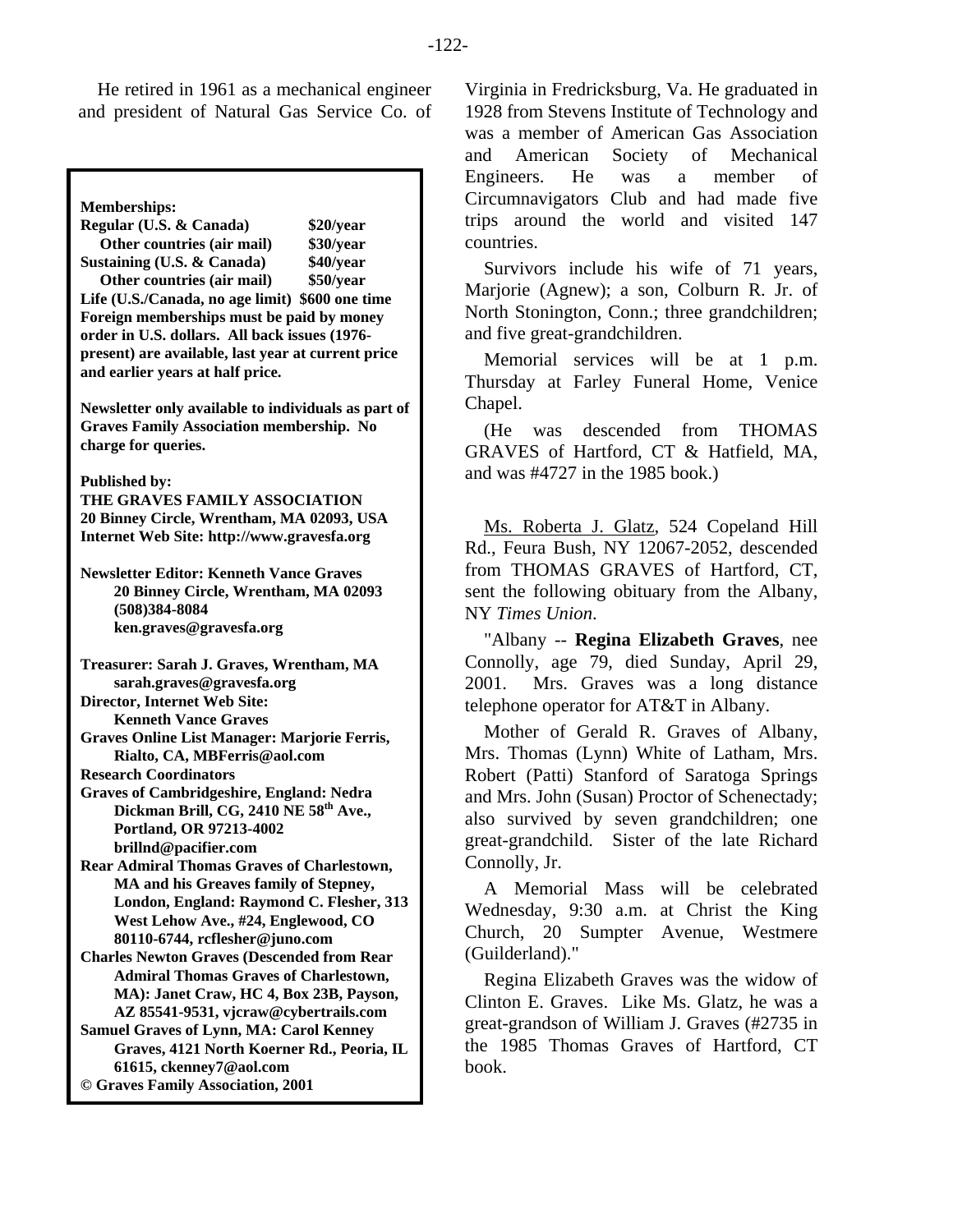# **ADDRESS CHANGES**

Mrs. Gloria J. Williamson of Long Beach, CA, descended from Capt. THOMAS GRAVES of VA, has changed her address to 2405 East 2nd St., Long Beach, CA 90803- 5136.

Mrs. Dorothy J. Lynde, descended from JOHN GRAVES of Concord, MA, has moved from Walpole, NH to 134 Pondview Rd., West Swanzey, NH 03446.

# **MEMBERSHIP DIRECTORY UPDATES**

*New Members* 

FJELSTAD, Mrs. Wendy Hahlen 817 North Parkview St., Cottage Grove, WI 53727 Ancestry: Thomas Graves of Hartford, CT & Hatfield, MA, desc. from Harriet Augusta $8$  Graves (#1930)

GRAVES, Mr. Herbert L.

8508 SE Palm Hammock Lane, Hobe Sound, FL 33455 Ancestry: Gilbert Graves of Maryborough, Ireland

MELLOW, Mr. James Kuhn

69 Fair Oaks, St. Louis, MO 63124-1521

Ancestry: Willis Graves and Sarah Torrey Nelson of MA & OH

# **QUESTIONS AND INFORMATION**

#### *NORTHERN GRAVES FAMILIES*

Mrs. Helen Doris Graves Jackson, 3020 San Joaquin SE, Albuquerque, NM 87106-2343 (RCHGJackson@aol.com), and Ms. Lisa S. Cooper, 302 Bramton Rd., Louisville, KY 40207, would appreciate help in finding the ancestry of ANDREW GRAVES, discussed in the following genealogy.

# DESCENDANTS OF ANDREW GRAVES AND HANNAH ------ OF CLARK CO., IN

# GENERATION 1

Andrew Graves (1) was born about 1840 or 1842 in IN. He married Hannah ------. She was born about1837 in IN. They and their children were listed in the 1870 census for Clark Co., IN. All the children were born in IN. In the 1880 Jeffersonville, Clark Co., IN census, Andrew was listed as age 40, born in IN, occupation "drives team", father born in PA. The occupation of Hannah was "sews for government." Their son William was not listed, and sister-in-law Mary Launis, seamstress, age 40, was in their household.

Children - Graves

- +2. Martin Millender Graves, b. March 1863, m. Anna Dora Justina Banks, 12 June 1889, d. 7 July 1958.
	- 3. Edward Graves, b.c. 1866.
	- 4. William Graves, b.c. 1869.
	- 5. Reddick Graves, b.c. 1874.

#### GENERATION 2

Martin Millender Graves (1) was born in March 1863 in Charleston, Clark Co., IN, and died 7 July 1958 in Houston, TX. He married Anna Dorathea ("Dora") Justina Banks, daughter of Johann Banks and Dorothea Delmenhorst, on 12 June 1889 in Louisville, KY, ceremony performed by F. W. Pohlmann, Evangelical Lutheran Pastor. On the marriage certificate her name was given as Dora A. J. Banks. Witnesses were Edward Banks and Edward Graves. Dora was born 18 Oct. 1870 in Brooklyn, NY, died 8 April 1918 in Louisville, Jefferson Co., KY, and was buried in Cave Hill Cem., Louisville. She worked at Old Crow Distillery, Frankfort, KY. Her obituary was in the Courier-Journal, Tuesday, 9 April 1918. Some family members thought there was something strange about her death, that perhaps she was murdered in her sleep.

Martin moved to Texas after Dora died in 1918, and lived with his daughter in Houston, TX.

# Children - Graves

 6. Jessie Lee Graves, b. 1892 (Louisville, KY), died young in Louisville, KY.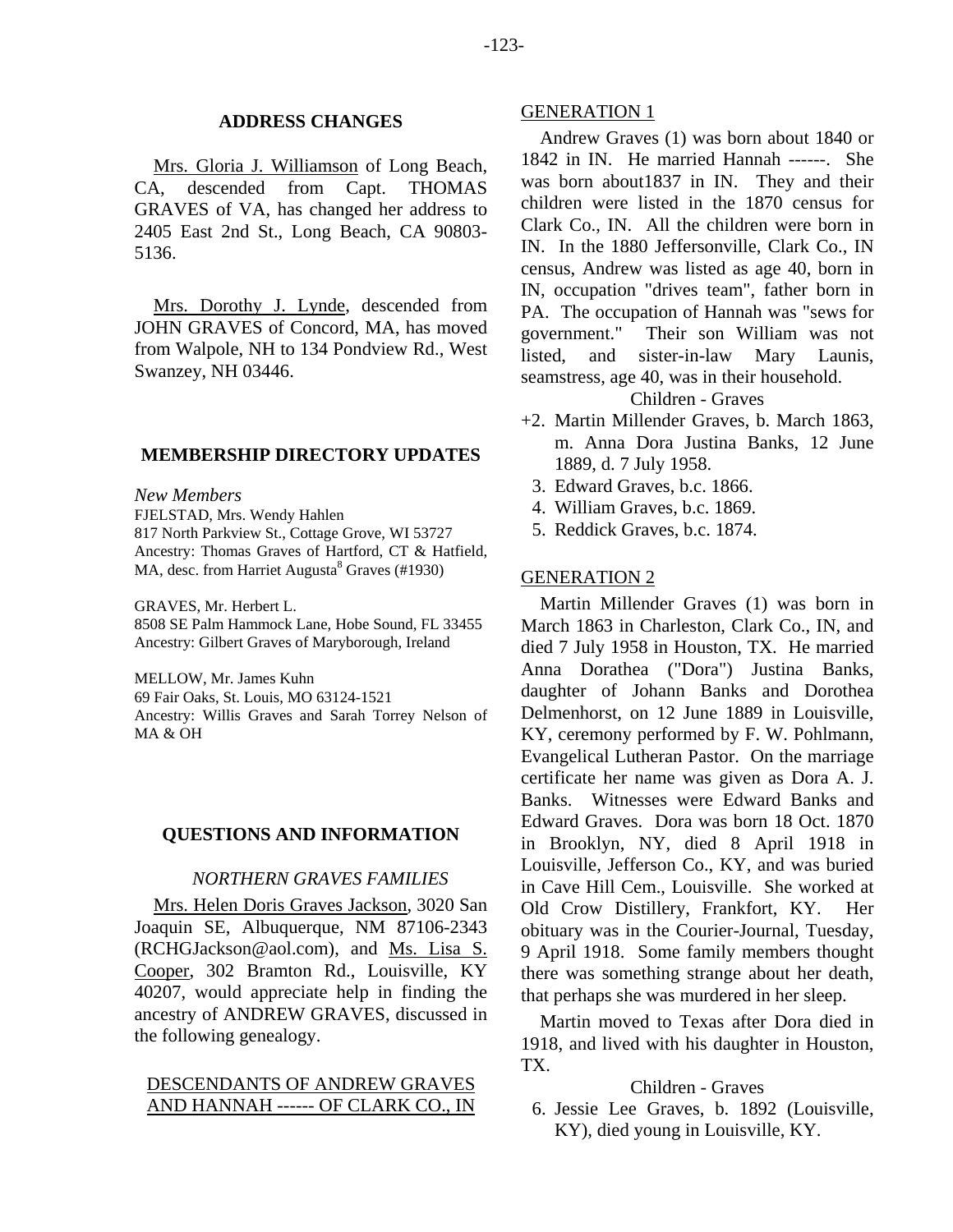- +7. Banks Demar Graves, b. 30 Aug. 1890, m. Anadel Gifford, 18 June 1912, d. 7 June 1961.
	- 8. Margretha (or Margareth) Justine ("Marjorie") Graves, b. 23 Aug. 1893 (Frankfort, KY), m(1) Frank G. Leanhart, m(2) George Johnson, d. 18 Feb. 1979 (Houston, TX). Frank was b. 1887, was sent to an insane asylum, and d. 10 Jan. 1924 in Cave Hill, Louisville, KY. Marjorie had no children.

## GENERATION 3

Banks Demar Graves (7) was born 30 Aug. 1890 in Louisville, KY, and died 7 June 1961 in Albuquerque, NM. He left KY for TX about 1910. He married Anadel Gifford, a schoolteacher, on 18 June 1912 in Somerville, TX. She was born 5 Sept. 1892 in Milano, TX, and died 4 July 1977 in Albuquerque, NM. The family lived in Somerville, TX until 1937 when Banks was transferred to Albuquerque, NM as Mechanical Foreman for the Santa Fe Tie Treating Plant.

Children - Graves

9. Banks Demar Graves, Jr., m. ------.

- +10. Helen Doris Graves, b. 5 Sept. 1917, m. Raymond Clyde Jackson.
- +11. Beth Frances Graves, b. 22 Jan. 1922, m. Ernest Nelson Morgan.

# GENERATION 4

Banks Demar Graves, Jr. (7) married ------. Children - Graves

- 12. Jeffrey Graves
- 13. Carvey Sue Graves

Helen Doris Graves (10) was born 5 Sept. 1917 in Somerville, TX. She married Raymond Clyde Jackson. He was born 15 July 1920 in Albuquerque, NM.

Children - Jackson

- +14. Patricia Ann Jackson, b. 1 Sept. 1946, m. Steven McDonald Spencer.
- +15. Maryle Jackson, b. 18 March 1949, m. Christopher Trimpe Barber.

+16. Helen Catherine Jackson, b. 1 Oct. 1952, m. Rodney Jay Miller.

Beth Frances Graves (11) was born 22 Jan. 1922 in Somerville, TX. She married Ernest Nelson Morgan. He was born 26 June 1922 in Nashville, TN.

Children - Morgan

17. Susan Morgan, b. 17 April 1957.

Mr. Lawrence D. W. Graves, Fierst & Pucci LLP, 64 Gothic St., Northampton, MA 01060 (graves@ent-atty.com), is descended from JOEL GRAVES as discussed below. He is looking for the ancestry of Joel.

#### DESCENDANTS OF JOEL GRAVES OF NY

#### GENERATION 1

Joel Graves (1) may have been born about 1770, and died in Morrisville, Madison Co., NY (or in Moresville, Delaware Co., NY). Moresville is now Grand Gorge, a village in the town of Roxbury. Joel married ------. The information about him and much about his descendants was copied from an old family Bible.

# Children - Graves

- +2. Graves, maybe b.c. 1795, m(1) ------, m(2) ------, d.c. 18-3.
	- 3. Elisha Graves
	- 4. Fillia Graves, m. ------ Bigelow.

#### GENERATION 2

------ Graves (2) may have been born about 1795, and died in 18-3 in Egypt, Wayne Co., NY. He married at least twice, and had children by two wives. It is known which children were by which wife, but not which wife was the first and which the second.

Children - Graves, by one wife

- +5. George W. Graves, b. 22 Feb. 1817, m(1) Ann Eliza Snell, m(2) Caroline Lord Royce, d. 18 April 1845.
	- 6. Deborah Graves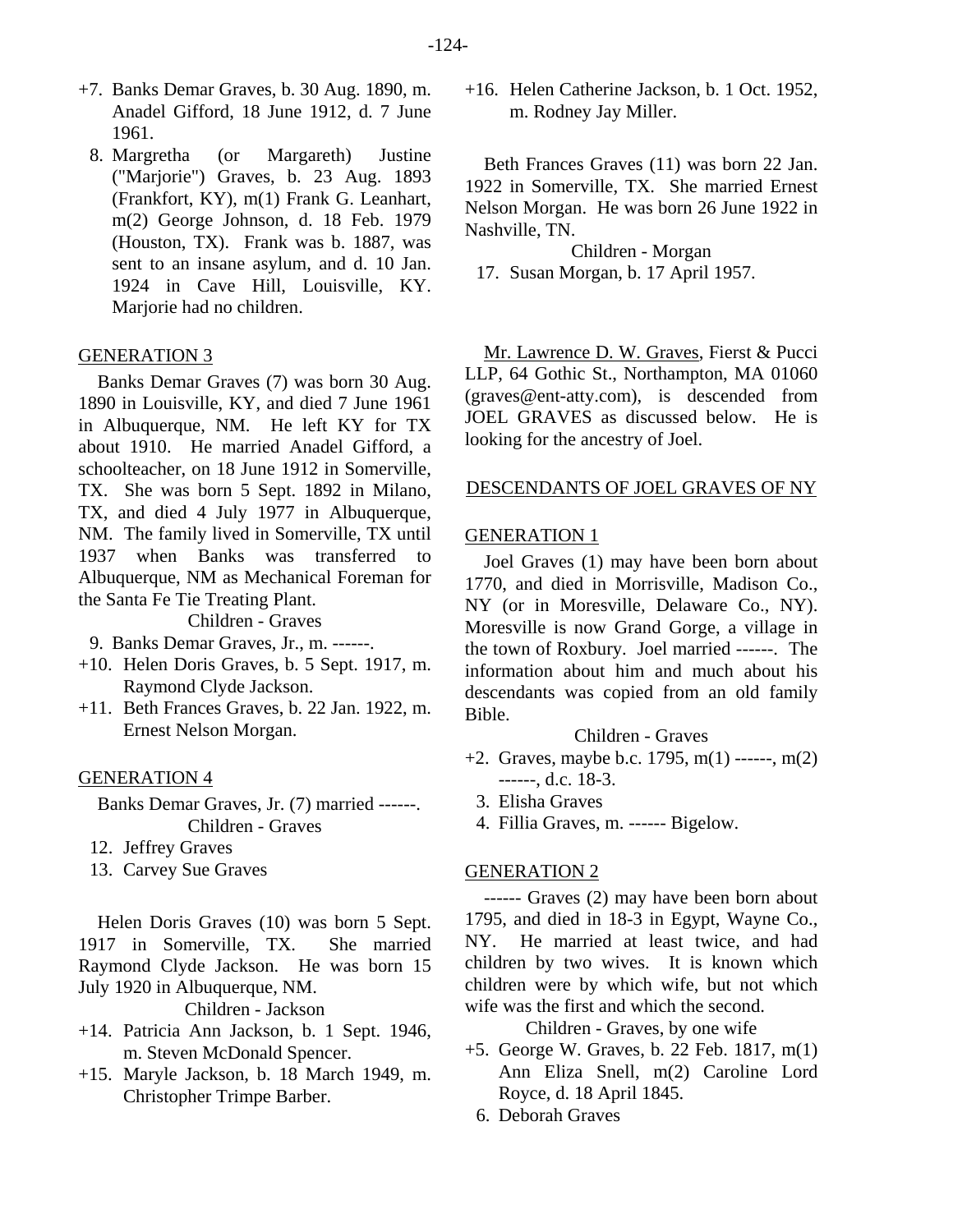Children - Graves, by other wife

- 7. John Graves
- 8. Joel Graves
- 9. Sylvanus Graves

# GENERATION 3

George W. (Washington?) Graves (5) was born in Morrisville, Madison Co., NY, and died 18 April 1845 in Tecumseh, MI. He first married Ann Eliza Snell. She was born 22 Dec. 1813 in Waterford, PA, and died 23 Feb. 1840 in Tecumseh, MI (possibly of childbirth complications). He married second Caroline Lord Royce. She was born 12 Oct. 1815 in New London, CT, and died 13 April 1886 in Tecumseh, MI.

Children - Graves, by Ann E. Snell

 10. Charles Calvin Graves, b. Jan. 1840, d. 22 July 1885.

Children - Graves, by Caroline L. Royce

- 11. Caroline Eudora Graves, b. 7 July 1842.
- +12. George Lord Graves, b. 12 Nov. 1843, m(1) Sophie M. Osborne, m(2) May Stuart Bridges, d. 4 April 1915.

# GENERATION 3

George Lord Graves (12) was born 12 Nov. 1843 in Tecumseh, MI, and died 4 April 1915 in Milwaukee, WI. He first married Sophie M. Osborne. She was born 10 April 1845 in Macon, MI, and died in 1884. He married second May Stuart Bridges.

Children - Graves, by Sophie M. Osborne

- 13. William Hagerman Graves, b. 30 Aug. 1867 (Macon, MI), d. 19 Sept. 1940 (Somerville, MA).
- 14. Paul David Graves, b. 29 July 1876 (Milwaukee, WI), d. age 23. No children.
- 15. Robert Irving Graves, b. 19 March 1879, d.c. 1950 (Milwaukee, WI).

Children - Graves, by May S. Bridges

 16. Harold Bridges Graves, b. 28 June 1888, apparently disappeared on a lake steamer.

# *SOUTHERN GRAVES FAMILIES*

Mr. Jim W. Kelly, 408 Perry Martin Rd., Woodburn, KY 42170 (j\_kelly @wku.campus.mci.net), believes that he has Graves ancestry through his ancestor, PEYTON GRAVES PHILLIPS. Help is needed in finding the ancestry of Peyton's parents, John Phillips and Anna Lawrence, shown in the following summary. It is assumed the connection is with one of the men named Peyton Graves who was descended from Capt. Thomas Graves of VA. (There was last a query about this on p. 90, Aug. 1998 GFNL.)

# DESCENDANTS OF JOHN PHILLIPS AND ANNA LAWRENCE, PARENTS OF PEYTON GRAVES PHILLIPS OF AL

## GENERATION 1

John Phillips (1) was born about 1802 in GA, and died about 1867 in Blount Co., AL. He married Anna Lawrence on 11 Dec. 1822 in Morgan Co., AL.

Children - Phillips

- +2. Peyton Graves Phillips, b.c. 1825, m. Mary L. Freeman, 1844, d.c. 1859.
	- 3. Bartholomew Phillips
	- 4. Thomas Phillips
	- 5. James M. Phillips
	- 6. Sarah Phillips
	- 7. Martha Alabama Phillips
	- 8. Albert Phillips
	- 9. William J. Phillips
- 10. Nancy Elizabeth Phillips
- 11. John H. (or W.) Phillips
- 12. Leroy Phillips
- 13. Zachariah Taylor Phillips

#### GENERATION 2

Peyton Graves Phillips (2) was born about 1825 in Morgan Co., AL, and died about 1859 in Blount Co., AL. He married Mary L. ("Polly") Freeman, daughter of William Freeman and Syntha Wells, in 1844. She was born 4 March 1828, and died 4 Nov. 1894 in Cullman Co., AL, was buried in Nov. 1894 in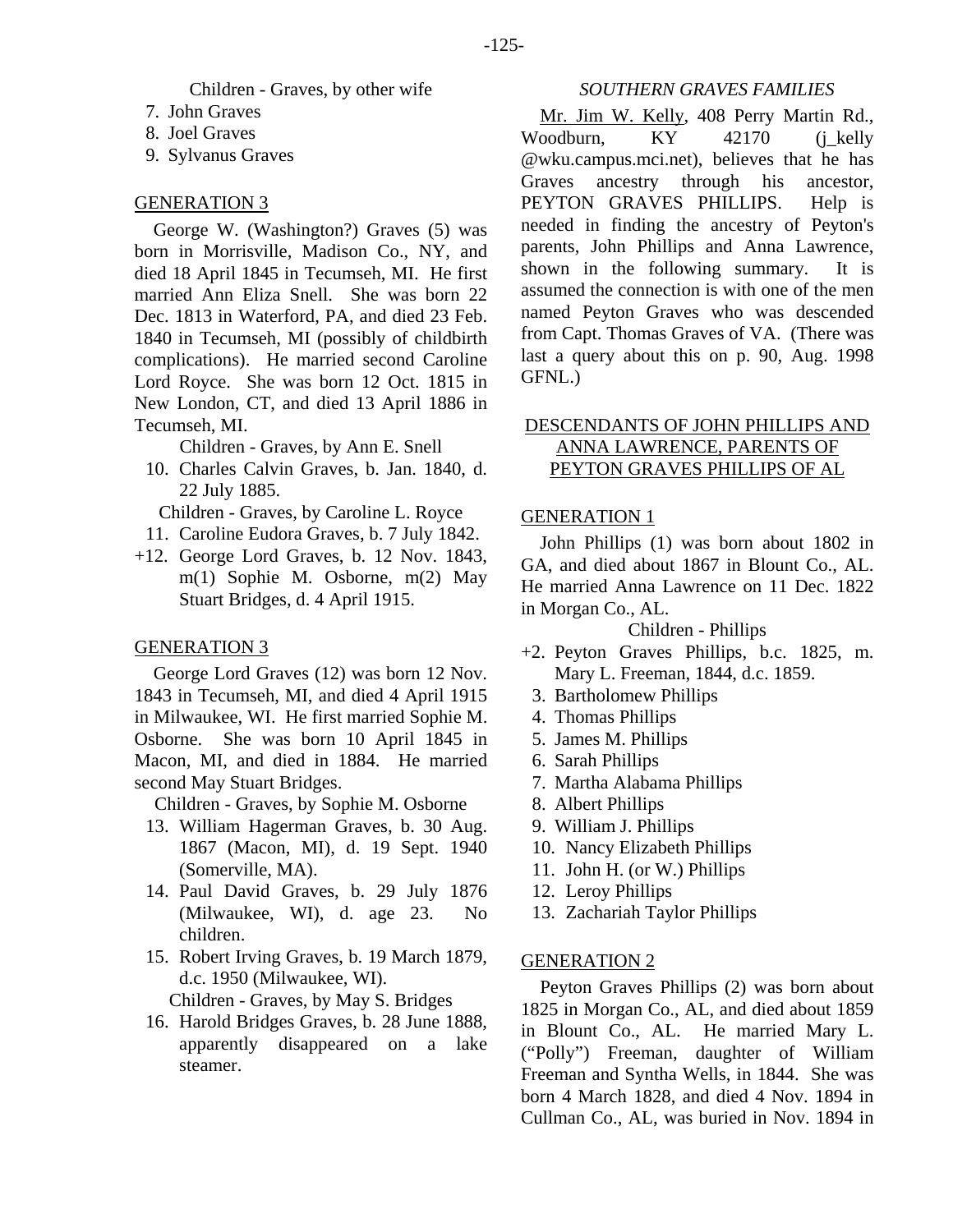Dorsey Creek Cem., Bremen, Cullman Co., AL. All their children were born in Blount Co., AL.

According to R-3, Peyton Graves Phillips was born 2 Feb. 1830 in Wilkes Co., NC, and was a son of William Phillips and Jemima Yates. However, according to R-4, the Peyton Phillips who was born 2 Feb. 1830 in Wilkes Co., NC, died 1 May 1904, and was son of William Phillips and Jemima Yates, married Rebecca Miller (not Mary L. Freeman). There were apparently 2 different men named Peyton Phillips, and it appears the one born 1830 in NC was not Peyton Graves Phillips.

Children - Phillips

- 14. Georgann Phillips, b. 1846, m. N. Daniel Brown.
- 15. Robert G. Phillips, b. 1847.
- +16. Martha Alabama Phillips, b. 8 June 1850, m. Jonathan Asbury Sandlin, d. 26 Jan. 1927.
- 17. John Marion Phillips, b. 1852, m. Frances D. Compton, 9 Sept. 1877 (Blount Co., AL), d. April 1928.
- 18. Cynthia ("Clementine") Phillips, b. 1854, m. William Self, 30 July 1870 (AL), d. 10 June 1920 (Crowell, TX).
- +19. Isabelle Dora Phillips, b. 1855, m. George William Fine, 1873, d. 5 March 1912.
	- 20. William B. Phillips, b. March 1857, m. Nancy P. ------, 1876, d. before 1910 (Newton Co. or Johnson Co., AR). She was b. March 1860 in AL.
	- 21. Walter McDonald Phillips, b. 1858, d.1934 (Cullman, AL).

#### **NAME INDEX FOR 2001**

The number following each name is the page number in the 2001 newsletter where the name is found. All names are indexed, not just those of Graves descendants. If a name appears more than once on a page, it will only be shown once in the index for that page.

| Abbott, Anna, 14               | Thomas, 116, 117       | Ebenezer, 28                | Joseph, 42            |
|--------------------------------|------------------------|-----------------------------|-----------------------|
| Deborah, 14                    | Aldrage, Martha, 11    | Armstrong, Mary, 95         | Josiah, 47            |
| Dorcas, 14                     | Alexander, Barbara, 39 | Mary Ann, 95, 96            | Rebecca, 42           |
| Joseph, 14                     | John <sub>13</sub>     | Mary Elizabeth, 95          | Ayers, Carl, 90       |
| Nathaniel, 14                  | Martha Susan, 18       | Nancy Jane, 96              | Frank, 117            |
| Abrams, Arleen Dorothy, 33     | Mary, 13, 18           | Sarah Ellen, 96             | Grace Viola, 90       |
| Wayne Robert, 33               | Richard E., 39         | Sarah Jane, 95, 96          | Holly, 79, 117        |
| Adams, Amelia, 10              | William Edmond, 18     | William Donald, 96          | Aylor, Sandra Joan, 2 |
| Lucy, 19                       | Allen, M. Evaline, 23  | Willis Mitchell, 96         | Bagley, Cecil Oma, 18 |
| Neile, 101                     | Martha Evaline, 24     | Arness, James, 99           | David Allen, 18       |
| Rebecca, 38                    | Allison, Ann, 7        | Arnold, Laurence Clancy, 84 | Joannah, 18           |
| Samuel, 38                     | Mary Ann, 4            | Lucia Maria, 84             | Mary Jane, 18         |
| Agee, Nancy W., 5              | Sam,7                  | Minnie, 36                  | Mattie Pearl, 18      |
| Agnew, Marjorie, 122           | Anderson, Arleen E.,27 | Patricia E., 84             | Minnie Lou, 18        |
| Ainsworth, Gabriella Joyce, 24 | Betty $J.,50$          | Paul L.,84                  | $M$ oor, 18           |
| John Wesley, 23, 24            | Hanna, 44              | Atevens, Frances E., 67     | Ouida, 18             |
| Joicy Gabriella, 23            | Sarah, 62              | Atkinson, Elizabeth, 78     | Ouida Ann, 18         |
| Ajaabe, Irene, 29              | Sherburne, 80          | Aude, Adelheid Bertha       | William White, 18     |
| Alderman, Daniel, 116          | Thomas W.,55           | Christiane, 105             | Bailey, Abner, 14     |
| Elizabeth, 117                 | Andrews, Sara, 31      | Jorgen Christian, 105       | Adell, 14             |
| John, 116                      | Angel, Rebecca Ann, 72 | Aurness, James, 99          | Adella, 14            |
| Nancy Ann, 116                 | Anstead, Elizabeth, 27 | Rolf,99                     | Benjamin, 14          |
| Sarah, $116$                   | Anstid, Elizabeth, 27  | Ruth, 99                    | Dewey C., 14          |
| Susan, 116, 117                | Arklie, Caroline, 28   | Austin, Frances, 47         | Gideon, 14            |
|                                |                        |                             |                       |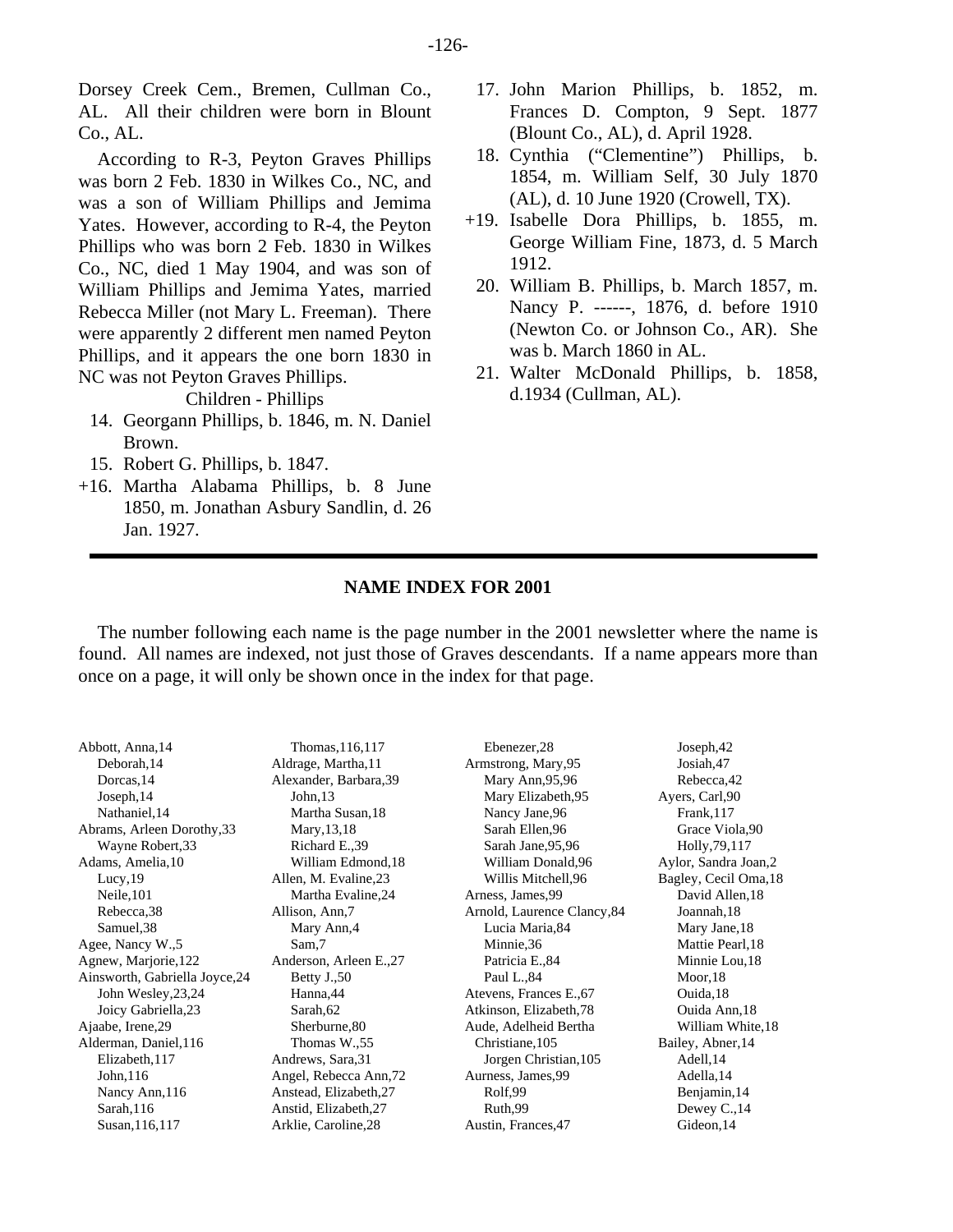Bailey, Margaret,14 Maria,41 Rachel,14 Sally,14 Sue,102 Baisden, John I.,67 Margaret Jane,67 Baker, David,94 Joanna,80 Marsey,82 Mary,16,79,82 Sarah,80 Thomas,80 Balckwell, Hallie,94 Ball, Tracy Ellen,72 Balthasar, Louis,48 Bamberg, Eleanor,5 Banks, Ann Dora Justina,123 Edward,123 Johann,123 Sarah,112 Shirley,120 Bannerman, Phebia,60,61 Bannon, Louise,100 R. C.,100 Thelma Louise,100 Barber, Abigail,40 Christopher Trimpe,124 Grace H.,54,55 Grace Helen,54 Samuel,40 Barclay, Albertine,30 Edwin Murray,30 Bare, Mary,36 Barlow, Robert,70 Robert J.,70 Sarah T.,70 William Henry,70 Barnard, Elisha,31 Roxanna,31 Barnes, Charles Whitney,85 Doris Jean,85 Barney, Albina,85 Stearnes,85 Barrett, Benjamin,13,14 Eleanor,13,14 Elizabeth,14 Hannah,13,14 Isaac,14 John,13 Jonathan,13 Margaret,13 Mary,13 Philena,14 Rebecca,13 Sarah,13 Susanna,14 Tryphena,13 Zebulon,14 Barron, Margie W.,79 Bartlett, Isabella Susan,21,119 Joseph,34 Miriam,34 Sarah,34

Barwise, Grace,112 Joseph,112 Nancy,112 Basko, Kyle,60 Bates, Mary A.,44 Battley, Jennie,18 Bay, Deborah,83 Beals, Kathleen C.,85 Bebee, Della Irene,117 Bechtel, Catharine,107 Beckwith, Frances L.,76 Beggs, Jane,56 Begot, Almira,37 Beldon, William,109 Bell, Alice,59 J. C.,59 William,59 Bellows, Marletta,50 Benedict, V. W.,54 Benner, Gertrude A.,86 Herman,86 Bennet, Ellen,28 Ethel,4 Bennett, Elizabeth,14 Evaline,24 John,14 Benson, Celeste Marie,26 Douglas Stuart,26 Helen L.,90 Perry S.,26 Bentley, Kizzie,16 Martha,39,40 Benton, Catherine,61 Berghof, Herbert,101 Berglund, Ann Elizabeth,44 Berrien, C. Gordon,55 Helen,54,79 Helen Birge,55 Bibber, Leoline,85 Bibles, Erin,60 Bigelow, James,46 Ocie Louise,46 Bills, Neuman,79 Serena,79 Syrena,79 Bingham, Rebecca,76 Binns, Ann K.,47 Birkhoff, Genevieve Margaret,98 Bishop, Calvin,49 John F.,13,14 Lenna,49 Blackburn, Jane,113,114 Blackman, Gladys Wythene,47 James,47 Blackwell, Barnette G.,94 Conrad Calvin,94 Hattie Lucindy,94 John C.,94 Lala Cordella,94 Mary,57 Mary Elizabeth,94 Mary Lemour,94 Millie Mary L.,94

Rosa Lee,94 Trudie Alice,94 Blaine, James G.,100 Blake, John,36 Sarah Emeline,36 Blanchard, Deborah,14 Elizabeth,115 Lucina,115 Mary,76 Bland, Elizabeth,116 Esther,116 James,116 Mary,116 Blanton, Nancy Jane,62 Blaydes, Isa M.,20 Block, Darlene,47 Blocker, Mary,58 Blount, Patricia,86 Priscilla A.,14 Blowers, Elizabeth,41,42 Blum, Caroline,33 Bobseine, Marilyn K.,5 Bodwell, Hannah,15 Bonham, Andy,103 Jessie Leona,103 Patsy,103 Booe, Elizabeth,10 Rebecca,10 Booker, Cornelia,72 Yeb,72 Bordeaux, Margaret,117 Borden, Lavisa,55 Mary James,15 Thomas,55 Borroughs, Elizabeth,19 Borrow, Rachel,27 Bostwick, Polly,57 Botsford, Laura Clay,61 Bowers, Emeline Sophie,52 Frederick B.,52 Henry Watson,52 James Monroe,52 John,51 John C.,51 Sanford S.,52 Sophia,51 Bowman, Ethel,3 Minnie Viola,87 Sarah,92 Boykin, Benjamin Tucker,67 Ruthy Jane,67 Brackenbury, Ann,42 Dorcas,41,42 John,42 William,42 Bradfield, Hannah,11 Bradley, Brandon,2 Bryan Alexander,2 Jane Adelaide,18 Jane M.,2,18 Jennifer,2 Jennifer Paige,2 Johnnie Carroll,18 Paige,2

Sarah,63 Scott,2 Braham, John Van,58 Katherine Gertrude,58 Mary Elizabeth,58 Brandon, Deborah,83,84 Braxton, Edward A.,95 Margaret Jane,95 Brewer, Crispus,43 George,30 Gladys,29,30 Malvina,30 Mary,43 Sarah,43 Bridge, Abbie M.,83 Hannah,42 Bridges, May Stuart,54,125 Briggs, May,8 Sarah,7 Bright, Monolu,30 Omodele,30 Wilma,30 Brock, Nancy Ann,117 Brockman, Sarah,21 Bronstatter, Fred,32 Brooks, Flora Evelyn,84 Florence,84 Rose,84 Broom, June,1 Brothers, Phyllis,51 Broughton, Paula L.,54 Broven, Shelley Galehouse,79 Brown, Adella,14 Archibald,19 Daniel B.,19 Eliza,1 Elizabeth,19 Fannie,46 Frank,103 Helen,32 Mabel Estle,35 Martha,19 Mary Ann,19 Melissa Jane,103 Melissie J.,103 Millie,45,46,103 Minerva Ann,19 N. Daniel,126 Nancy A.,119 Pearl,103 Peter,32 Richard Henry,19 Walter,103 William,19 Broxson, Carole,115 Bruer, Sarah,43 Brune, Eva Blanche,90 Bryan, Bertha May,55 E. Clifford,55 William Jennings,100 Bryant, Carol Jane,57,79 Ida Merle,118 Linda,50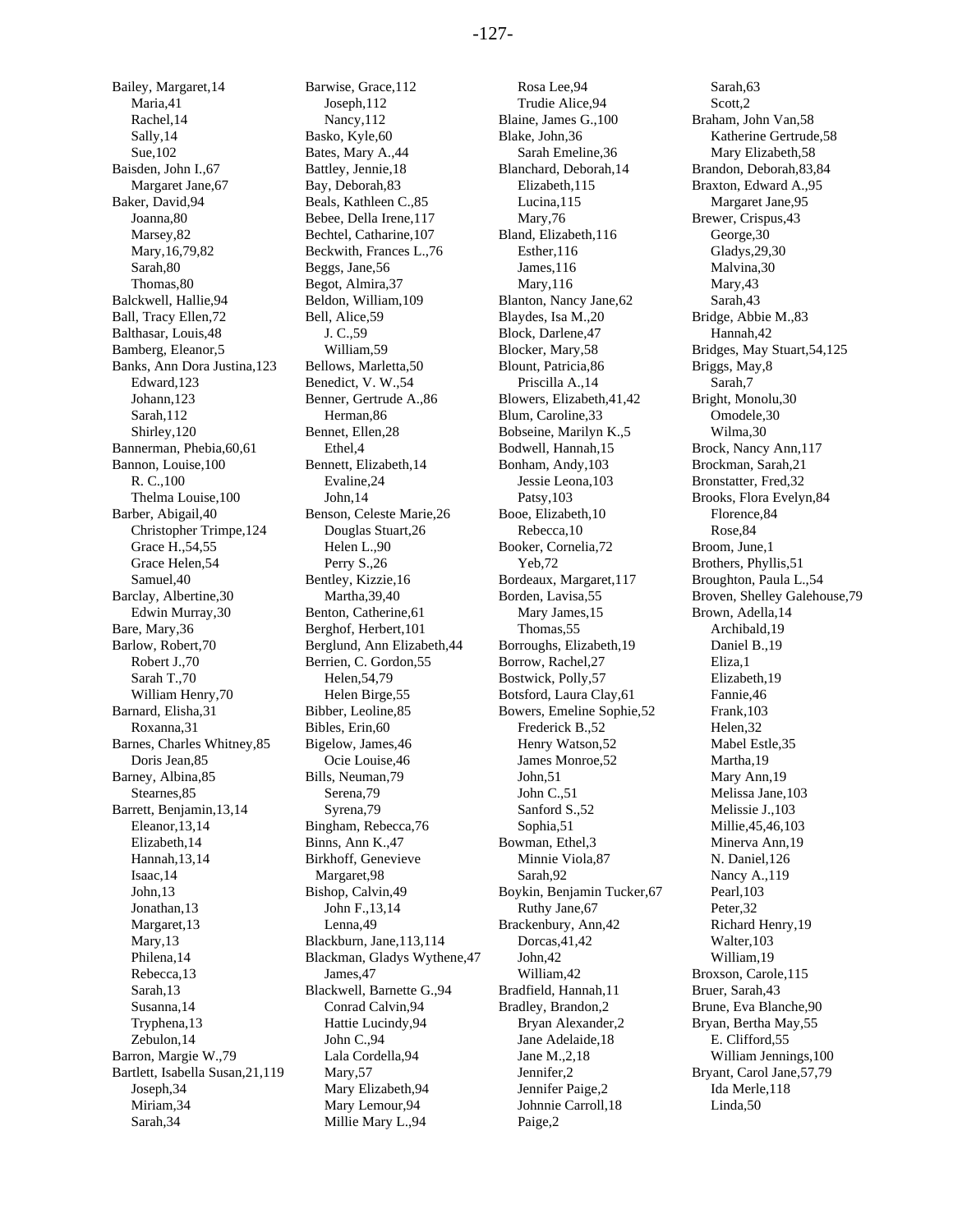Buchannan, Mary Hulda,119,120 Buhmann, Judy,35 Bullifant, Furness,47 Polly,47 Bullock, Maude G.,20 Bunce, Howard,33 Bundschu, Charles Christian,64 Gale Lorraine,64 Burdett, Frances,5 Sarah,80 Thomas,5 Verlinda,5 Burdette, Catherine Josephine,29 Burge, Anna,14 Ephraim,14 Burgess, Anna,14 Ephraim,14 Moses,10 Rachel,10 Sally,14 Burgin, William,71 Burkham, Mattie Pearl,18 Burnett, Charles Raphael,45 Mary Jane,45 Burnette, Samuel,30 Wilma,30 Burns, Ann K.,48 Linda,3 Londa,26 Burwel, George,56 Hannah,56 Busch, Wilhelmine,9 Busse, Auguste Bertha Marie,105 Friedrich,105 Ilsabe Catharina,104 Bussey, Nathan,16 Butcher, Albert,111 Dorothy,111 Butler, Rachel,40 Samuel,40 Sarah,62 Buxton, Daisy,111 Wilfred,111 Cain, Clarence Patrick,79 Calkins, Lepha,34 Levi,34 Mary,34 Call, Martha,42 Callahan, Elizabeth,22,24 Callaway, Edward,21 Elizabeth,21 Eunice,21 Isaac,21 Isabella Graves,21 Isabelle,21 Joseph H.,21 Joshua,21 Joshua Sanford,21 Mary,21 Nancy,21 Noah,21

Callicott, Ora N.,79 Campbell, Ann,77 Glen,100 Lois Darlene,88 Cannah, Mary,29 William,29 Canty, Margaret,61 Cape, Grace,112 Carmen, Earle,101 Carmichael, Sallie Luke,67 Carr, Edith,45 Carson, Betty,88 Carter, Allen,69 Caleb,27 Christa,90 Jane,69 Jennie,69 Mary,27 Rachel,27 Sarah,27 Carteret, Elizabeth,39 Mary,39 Philip,39 Cartin, Sarah,27 Cash, Emmett,90 Gertrude Tammy,90 Castle, Nancy,76 Caulder, Martha Jane,76 Cauthon, Mary Cordelia,5 Cavanagh, Dwight,5 Lynn,5 Chadwick, Susan H.,23,24 Chambers, James,110 Jemima,116 Lavinia,108,110 Tabitha,7 Chandler, Mary Elizabeth,50 Chaney, Druysilla,72 Chapman, Delina,52 Charlton, Etta Kate,1 Cheney, Catherine,38 Kate Gertrude,38 Royal,38 Cherry, Mary Ann,47,48 Cheshire, Barbara,10 Lucy,66 Tennison,10 Chestnut, Jenny Lee,64 Chew, Rachel,7 Chickering, Elizabeth,41 John,41,42 Samuel,42 Sarah,42 Susanna,41,42 Zachariah,42 Childress, Azariah Shelton,11 Franklin,11 Jacob,11 Lucinda,11 Margaret Ellen,11 Sarah,11 Childs, Timothy,35 Christain, Joseph,47 Christian, Elizabeth,47

Mary,37 Melissa Caroline,36,37 Peter,37 Church, Hannah,114,115 Mary,13,86,114 Rebecca,115 Richard,115 Cissell, Mary T.,11 Clapp, Sarah,43 Clark, Betsey,11 Delina,52 Elisha,11 Elizabeth,11 Etta May,52 Francis Warren,52 Fred Laurens,52 Joan,94 Laurens,52 Lucille,91 Ruth Luella,52 Clarke, Alexander B.,29 Marie,29 Clarkson, Nan,79 Clay, Rhoda,75,80 Clayton, Francis,71 William,71 Clegg, Albert,111 Clara,111 Clement, George Washington,118 Mary Ann,118 Mary Narcissis,118 Cleveland, Ann,99 Grover,99 Mary Louise,58 Richard F.,99 Stephen Grover,99 Clopton, Ann,47,48 Clubb, Gus,58 Mildred,58 Clute, David Frank,33 Doreen Grace,33 Coker, Mary,62 Cole, Alice Nora,96 Anderson,95,96 Ben,96 Delilah Adaline,95 Della,95 Dollie,96 Elizabeth,95,96 Emaline,95 Ester C.,95 Fannie H.,96 Florence,95 Francis,95 Francis Madison,95 Frank,95 Franklin Price,96 George A.,96 George Anderson,96 Hepsie Mary,96 Hester Ann,96 Hugh M.,96 Jacob A.,96

James,4 John,96 John W.,96 John William,95,96 Joseph,95,96 Joseph B.,95,96 Joyce,111 Kitty,96 Larry,96 Lawrence J.,96 Lois,34 Lucy E.,95,96 Madison,95 Maggie,96 Malikiah,95 Martha,96 Martha Ellen,96 Mary,95 Mary Ann,95 Mary E.,95 Mary Elizabeth,95 May Elizabeth,96 Monroe,95 Nancy,95,96 Nancy E.,96 Nancy Jane,96 Richard,4 Robert H.,96 Sallie,4 Sally,95 Samuel J.,96 Sarah,4,96 Sarah Ellen,96 Sarah Jane,95,96 Sarah Malinda,96 Stephen,95 Wesley,95 William B.,95 William Benson,96 William Hall,95 William Henry,96 Zerelda Elizabeth,4 Coleman, Elizabeth,48 Nora Lee,89,91 Collins, Eunice,43 Ezekiel,43 Hannah,40 John,40 Joseph,43 Lavina,43 Lydia,43 Rebecca,43 Samuel,43 Colver, Martha,40 Robert,40 Colyar, Nancy Jane,36 Compagno, Daniel,4 Tammy Sue,4 Compton, Frances D.,126 Conely, Agnes,71 Conerly, Susan Caroline,23,24 William Wilkerson,23,24 Connally, Frances,97 Mary Elizabeth,97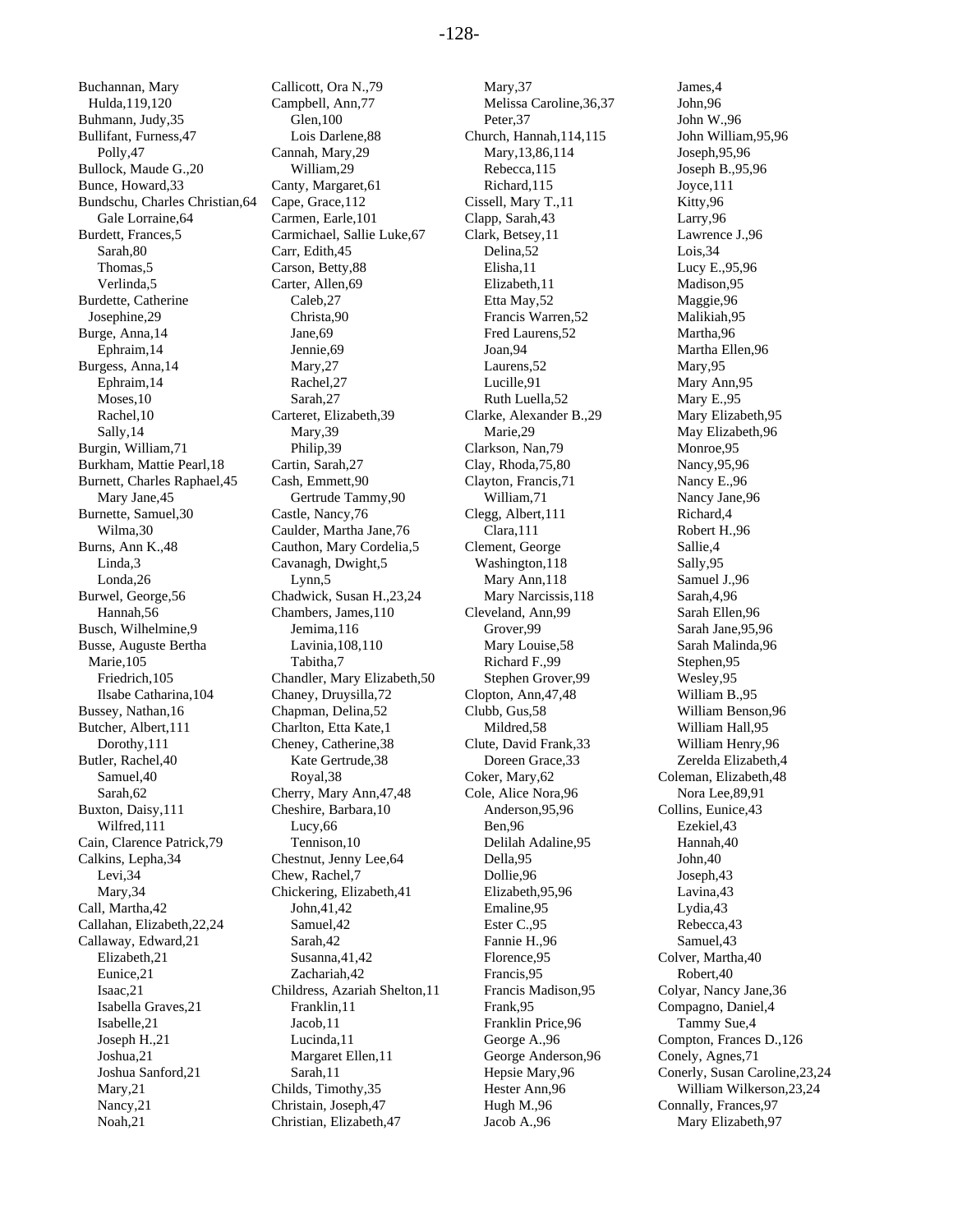Connelly, William,71 Connolly, Richard,122 Cook, John,10 Mary Ann,43,44 Mary Jane,62 Sarah,10 Coon, John,40 Mary Marah,40 Cooper, Henry Reed,30 Joyce,30 Lisa S.,123 Marjorie Ellen,30 Mledy,30 Sandy,30 Copelan, Nancy,45 Copeland, Mary,1,22,75,77,80,118,121 Corcoran, Bell,36 Corley, Diane,88 Cosad, Abigail,40 Elizabeth,40 Hannah,40 Jacob,40 Jacob Sutton,40 John,40 Martha,40 Mary Marah,40 Mercy,40 Rachel,40 Sarah,40 William,40 Cosart, Annah,40 Elizabeth,40 Jacob,40 Cotton, Ann,5 Verlinda,5,80 William,5 Coulson, Ada,109,111 Daisy,111 Harry,109,111 John William,111 Joyce,111 Kenneth,111 Mary,111 Coulton, Mary Jane,113 William John,113 Council, Mary,19 William,19 Counterman, Elna,50 Courtney, Lydia E.,119,120 Cowan, Aramintha,18 Cowles, Martha,47,48 Cowx, Ann,112 Cox, Annah,40 Dorcas,39 Elizabeth,38,39,40 Hannah,39 Isaac,38,39,40 Isobel Claire Madelaine,106 James Lawrence,106 John,39 John C.,38 Martha,39,40 Nancy,39

Peter,39 Philip,39 Phillip,39 Phineas,39 Phoebe,39 Sarah,39 Sarah Ellen,62,63 Susannah,39 Coxey, Jacob,100 Cozad, Benjamin,41 Benjamin C.,41 Benny,41 David,41 Elizabeth,41 Jacob Sutton,40 Maria,41 Martha,41 Mary,41 Mercy,41 Samuel C.,41 William Sutton,41 Crafton, Lucy C.,120 Craig, Ann Jane,61 Joseph T.,61 Crane, Hannah,34 Creighton, Elizabeth,95 Critzer, Mary Estelle,91 Russell,91 Ruth Elizabeth,91 William Cecil,91 Crizer, Dorothy,90 Cromwell, Oliver,16 Cross, Helen M.,85 Levi S.,85 Crossman, Rachel,14 Crouder, Sarah F.,19 Crowther, Maria,109,111 Cruttenden, Sarah,34 Cullom, Lillian Mary,88 Cummins, Ester C.,95 Lucy E.,95,96 Curtis, Buford,88 Margaret,88 Cutler, Benjamin,40 Mary Marah,40 Dafft, Paul R.,5 Dalton, Lucille,88 Mehitable,38,41 Samuel,38,41 Danforth, Elizabeth,42 Samuel,42 Darling, Albert H.,115 Alden,114,115 Byron,115 Charles David,115 Chester Arthur,115 Clara R.,115 Clere R.,115 Deborah R.,115 Deforest D.,115 Delos G.,115 Diantha,115 Diantha M.,114 Dora R.,115

Elizabeth,115 Frank Benjamin,115 Frank Woolson,115 Hannah,114,115 Jay Norwood,115 John Graves,115 Lu Ann W.,114 Lucina,115 Madge,115 Marcellus Warner,115 Mary,114 Mary Elizabeth,115 Milo,114 Milo Rush,115 Phelps,114 Timothy,114,115 Wellington,115 Davenport, Ann,18,21,48,119 Davidson, Mary,78 Davies, Frances,28 Davis, Ann Julia,60 Annie Jane,61 Arthur Bradford,38 Carl M.,94 Catherine,60 Francis, 60 Gertrude Hastings,38 Helen,32 Helen Lorinda,31 Julia,60 Kate Gertrude,38 Lewis,31 Maria,31 Mary,60 Mary E.,38 Phebia,60,61 Sarah Ann,60 Susan,32 Tabitha,60 Trudie Alice,94 William,60,61 Zion,60 Dawson, Fannie H.,96 J. R.,96 Mary,6 Day, Almira,35,37 John,70 Susan T.,76 Defrees, Maria M.,85 Dejarnette, Mary Ann,61 Delaney, Elizabeth Rose,55 Delmenhorst, Dorothea,123 DeLunger, Carolyn Joan,38 Joan,27,38 Jon Douglass,38 Dennis, Annie,30 Stephen Neal,97 Dent, Lucinda,75 Lucinda E.,93 Lucinda Elizabeth,93 Mildred E.,93 William,93 DeVane, Alphia,62 Ann,60

Ann Jane,60,61 Ann Julia,60 Benjamin,61 Benjamin F.,61,62 Benjamin Franklin,62 Benjamin Mitchell,62 Caroline,61 Catherine Jane,61 Edith,62 Eliza,61 Eliza Jane,62 Elizabeth,62 Frances,61,62 Francis,61,62 George,61,62 Henry,61 Holloway,61 Hybert Strange,62 James,61 James Francis,61 James S.,62 Jarret,62 Jasper,61 John,60,61,62 John Canty,60 John James,61 John Thomas,61,62 Julia E.,61 Laura Clay,61 Lucrecia,61 Marentha,62 Margaret,61,62 Margaret A.,61,62 Martha,62 Mary,61,62 Mary Ann,61 Mary Jane,62 Mary M.,62 Mastin,62 Melody Mary,61 Milton K.,61 Nancy A.,62 Nancy Jane,62 Narcissa Cornelia,62 Olive,60,61 Patrick,62 Priscilla Ann,62 Rebecca,61 Rebecca Jane,62 Rhoda,62 Samuel,62 Samuel H.,61 Samuel Rowan,62 DeVane, Sarah,62 Susan,61 Tabitha,60 Thomas,61,62 Wesley,61 Wilflora,61 William,60,61,62 William H.,62 Dibble, Frank,54 Dickenson, Janice R.,9 Dickinson, Rebecca,13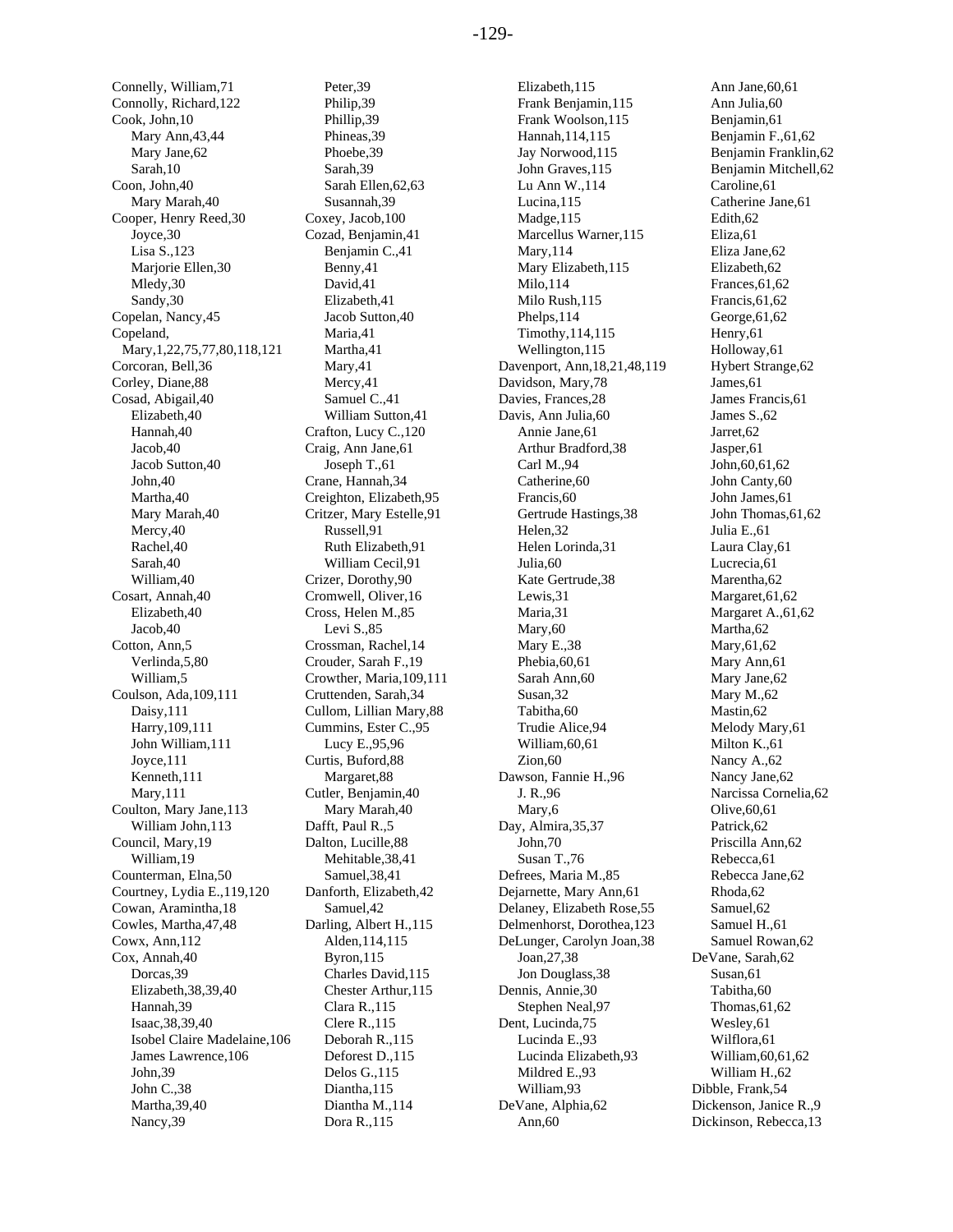Rueben,35 Samuel,13 Dillard, Laura Helen,58 Susan,94 Dillon, Matt,99 Dingwall, Magdalene Liberty,30 Dixon, Kathy,45 Willie,118 Doley, Margaret S.,102 Doolittle, Bessie,57 Doorman, Regina,104 Wilhelm,104 Dorrells, Elizabeth,4 Doss, Laura,5 Dowlen, Julia Ann,79 Downer, Hannah,13 Joseph,13 Mary,13 Downing, Mariner,85 Mariorie, 85 Doyle, William C.,26 Drennon, Lenius Marion,94 Millie Mary L.,94 Drumheller, Estelle,91 Frank,91 Miles William,89,91 Molly,91 Norene Virginia,89,91 Raymond,91 Dudley, Gladys,91 Rachel,34 Sarah,34 Sibyl,53 Dudney, Barbara,100 Ken,100 Duesler, Hess Graves,99 Ruth,99 Dunbar, Ethel,29,30 Dunhill, Annie,110 Harold,110 Dunn, Effie Irene,104 Dupree, Eleanor Matilda,18 Dutton, Landonia Angeline,20 Dygert, Lyle,33 Easton, Jewell,13 Jim,13 Eaton, Lily,70 Edmonds, Adeline,52 Marie,52 Zephaniah,52 Edmondson, Marentha,62 Mary,62 Edwards, Cantrell Bethel,24 Eliza Jane,24 Jonathan,23 Minerva D.,24 Eilert, Roy W.,35 Elliott, Emmeline,19 Sarah,19 Ellis, Delilah Adaline,95 Della,95 Elizabeth,24 John,24

Lucinda,12 Nancy,108 Sarah Brooke,109,110 Ellison, Ann,6 Elsworth, Ann,8 Hannah,8 William,8 Emerson, Ellen,84 Engels, Anton,9 Luise,9 English, Nancy Jane,62 William,62 Ephland, Elizabeth,59 Epler, Calvin,106,107 Sarah Ellen,106,107 Epps, Elizabeth,95 Florence,95 Hepsie,96 Hugh M.,95 John,95 John Norris,95 Lawrence,95 Lucy,95 Margaret Jane,95 Nancy,95 William K.,95 Evans, Ann Julia,60 Anna R.,32 George Elliott,32 Mary,60 Sarah Ann,60 Evers, Catherine,28 Ewart, Sarah,112 William,112 Ewing, Elizabeth Eveline,36 Mary Matilda,36 Eyre, Martha Hill,107 Mary A.,107 Fahey, John,3 Falwell, Mary Elizabeth,89 Farmer, Cora Lee,90 Peyton,90 Farr, Caroline,19 Farrar, Bryan Hammon,118 Irl Carter,118 Mary,118 William M.,118 Faulkner, Irene,29 Joseph,59 Susannah,59 Featherston, Eliza,59 William E.,59 Ferguson, Mary,75 Fey, Anna Elizabeth,10 John Cunradt,10 Field, Alfred,28 Ann Elizabeth,44 Anna,24 Ebba Pauline,44 Elizabeth,28 Frances,28 Hanna,44 Irene,44 Jane,28

Jennie May,44 Josiah,43 Josiah A.,43 Lewis Snow,44 Lewis William,44 Marion Nettie,44 Richard,43 Ruth Eleanor,44 Sarah,43 Thankful,43 William Arthur,44 Fielding, Jane,18,19 Fields, Abigail Hulbert,44 Alda Louisa,44 George,44 George W.,44 Josiah William,43,44 Laura,44 Lewis Stone,44 Lucretia,44 Mary A.,44 Mary Ann,43,44 Mary Mariah,44 Molisa,44 Nelson A.,44 Fincher, Hannah,64 Fine, George William,126 Fisher, Chandler,55 Elizabeth,78 Ina,69 Joan,105 Sybil,55 Will, 69 Fitzgerald, Charles R.,50 Fjelstad, Wendy Hahlen,123 Fleming, Mary Maude,118 Tom Hailey,118 Flynn, Eliza,57 Forbes, Rebecca,45 Ford, Bob,4 Helen Cleveland,58 William,58 Forehand, Narcissa Cornelia,62 Foster, Beatrice Charlotte,86 Carolyn Joan,38 Charles Royal,38 Eva,103 Gertrude Hastings,38 Hannah,13,14 James,10 John,12 Mary,12 Mary E.,11 Sarah,10 Fowke, Chandler,80 Fox, Susanna,10 Francis, Elizabeth,96 Nancy Jane,96 Frank, Barbara Anne,11 Franklin, Harrison,115 Mary Elizabeth,115 Franz, Sharon,64 Frary, Eleazer,86 Mary,86

Fraser, Mary,9,27 Phillip Jacob,9 Freeland, Grace Viola,90 Isaac,90 Freeman, Mary L.,125,126 William,125 Freet, Sara Frances,72 William,72 Freeze, Clarence,58 Mildred,58 French, Elmer,120 Pearl,120 Frizell, Anna Bell,37 Howard,37 Fry, Anna Elizabetha,10 John Cunradt,10 Fryat, Elizabeth,116 Fuljames, Sophia,27 Fuller, Ethel Delois,47 Roy,47 Gallishaw, Nancy,85 Galloway, John,72 Mary,72 Gamble, Dorothy,13 Douglas,13 Jesse Mae,13 Richard John,13 Gamron, Nancy Jane,19 Garcia, Shirley A.,92 Garland, Virginia,47 Garner, Jack,49 Jimmie,49 Garnet, Ethel,110 Frank,110 Gaskins, Mary Emeline,65 Gatewood, Anna Pelina,71,72 Gault, Henry Wright,5 Gayle, Joseph Lee,63 O. B.,63 Orlando Brown,63 Robert,63 Sarah,63 Sarah Elizabeth,63 Sarah Frances,63 Gaylord, Alda Louisa,44 Anna B.,85 Gaynor, Sallie,94 Gazzara, Ben,101 Geddis, Alice,64 Geddis, Hubert,64 Susan, 64 Gerardi, Lucia Maria,84 Gibbons, John,81 Rebecca,81 Gibson, Adeline,30 Eleanor,5 Rebecca,24 Samuel,30 Giddens, Frances,61,62 Gifford, Anadel,124 Gilbert, Elizabeth,92 Mary,31 Oliver K.,31 Gillette, Andrew J.,32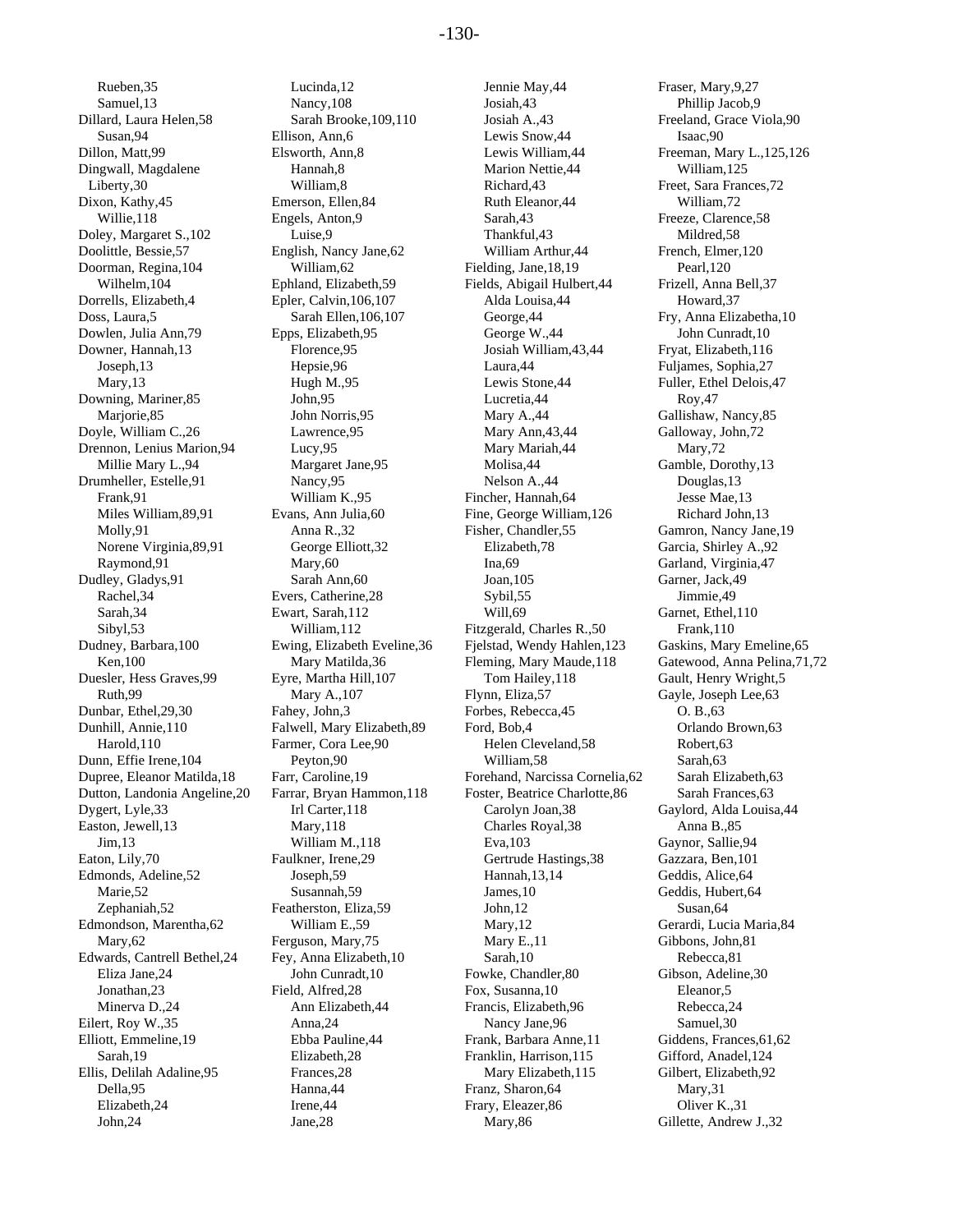Ann Genette,32 Henrietta,32 Gilliam, Judith Verna,85 Levy,85 Gillies, Sandra,27 Gilliston, Sally,19 Sarah,19 William,19 Ginter, Eli,20 Ethel,20 Gertrude,20 Gracie Lee,20 Shelby,20 Tilford,20 Glatz, Roberta J.,122 Glover, Cicely,106 Good, Jacquelyn Suzanne,2 Kate,2 Trey,2 William,2 William S.,2 Goode, Belver,88 Belver Virginia,91 Homer C.,91 Goodman, Elizabeth,19 James,19 Goodwin, John Coleman,101 Lloyd King,101 Nancy C.,101 Gordon, Charles,120 Goldie Ellen,120 Gore, Catherine,61 James,61 Jesse Dewitt,61 Joseph,60,61 Kenyan,61 Lennon,61 Lydia Margaret,61 Mary,60,61 Monro,61 Sarah,61 Goudy, Stuart,69 Gould, LaVonne,94 Graeve, Bert,9 Egbert,8,9 Friedrich,9 Heinrich,9 Heinz,9 Luise,9 Wilhelm<sub>9</sub> Wilhelmine,9 Willi Heinrich,9 Graf, Catharine,9 Graff, Catharina,10 Conrad,9 Johan George,9 Johann Sebastian,76,77 John Cunradt,9,10 John George,10 John Michael,10 Maria Catarina,10 Phillip Jacob,10 Grafton, Elizabeth,83 Elizabeth Ann,83

Robert,83 Samuel,83 Sarah,83 Thomas,83 William,83 Graham, David M.,11 Frankey Jane,11 Margaret,113 Sarah,92 Grant, Abigail R.,58 Dempsey W.,59 Elizabeth,58 Emily G.,59 Jefferson,58 John Henry,58 Mary,58 Peter,58,59 Rachel,58 Rebecca,59 Rebecca Ann,59 Richard,58 Sarah,59 Stephen,58,59 Grave, Abel,78 Ann,112,113 Borchert Heyen,3 Caleb,27 Charles,27 Cowx,112,113 Elizabeth,27,78 Esther,112 Grace,112 Henry,27 Jane,112,113 Jane Ann,112 John,27,78,111,112,113 Jonathan,27 Joseph,27,111,112 Joseph Barwise,112 Joseph Marshall,113 Katherine,78 Margaret,78 Mary,78,112,113 Mary Ann,112,113 Nancy,111,112 Rachel,27 Robert,112 Ruth,78 Samuel,78,111,112 Sarah,27,78,111,112,113 Sophia,27 Stephen,111 Thomas,113 William,78,111,112,113 Graves, A. J.,68 A. P.,68 Aaron Alfred,102,103 Aaron S.,24 Abbie,83 Abigail,12,14,15,34 Abner,57 Ada C.,88 Ada Melissa,102 Adam,77

Adam Clark,57 Addie,102 Agnes,70,71,76,90,119 Albina,85 Alden H.,5 Alexander,36,37,76,77 Alfred,89 Alfred Burgess,28 Alice,54,59,65,87,94 Alice A.,88,89 Alice L.,54,55 Alice Louella,4 Allen,55,76 Allen Willis,51 Almira,31,35,37 Alvan White,20 Alyce Lee,65 Alzina,35,36 Amanda,37,72,92,119 Amanda M.,20 Amarintha,1 Amelia,10 America Kate,119,120 Amzy,59 Andrew,79,117,123 Andrew Carroll,24 Andrew Jackson,79 Angelica,47 Angeline,85 Ann,18,21,24,45,48,76,77, 79,80,82,85,119 Ann Eliza,53,72,75,82 Ann Genette,32 Ann Maria,99 Anna,36,37,87,88 Anna B.,85 Anna Bell,37 Anna Blanche,56 Anna C.,3 Anna Elizabeth,72 Anna Leach,76 Anna May,37 Anna Pelina,71 Anna Perline,72 Anna R.,32 Anne Margaret,33 Annie,46 Annie G.,54 Annie Laura,72 Annie Lee,20 Annie Mae,46 Anthony,78 Apaline E.,93 Arabion,24 Archibald,17,77 Archibald D.,92 Archibald Pratt,76 Ardith Eileen,104 Arleen Dorothy,33 Arthur Chester,84 Arthur Frederick,85 Asa,63 Asa W.,77 Ashton Aliese,2

Augusta,120 Austin,3 Azariah,48 B.,65 B. H.,91 Bachelor,75,80 Balam,91,92 Balem,92 Banks Demar,124 Bartlett,75,80,119 Bartlett O.,87 Barzillai,48 Beatrice Charlotte,86 Becky,49 Bell,36 Belver,88 Belver Virginia,91 Benjamin,4,16,43,45,64,65, 66,75,78,85,92,99 Benjamin Bennett,64 Benjamin C.,36 Benjamin F.,85 Benjamin Franklin,65,103 Benjamine,51 Bennett,17 Benona,35,37 Benoni,35,37 Bernard Lyman,32 Bert,36 Bertha,87 Bertha Mae,32,33 Bertha May,55 Beryl,120 Bessie Esterline,90 Bessie Owen,120 Beth Frances,124 Betsey,5,55,88,89 Betsey Anne,89 Betsy E.,77 Betty,88,117 Betty Anne,89 Beverly,75,78,84 Bill,4,94 Bill E.,86 Billie Eugene,88 Graves, Blanche,89 Blanche Ethel,37 Bob,36,89,90 Bonnie,94 Boyd Hobson,4 Bud,94 Bulah,65 Burley Owen,46 C. B.,93 Caleb Woodward,34 Calvin,45 Calvin Coleman,91 Calvin Polk,45 Carl Joseph,91 Carolina,4 Caroline,19,28,68,69,84 Caroline Eudora,53,125 Caroline L.,53 Caroline Lord,53,75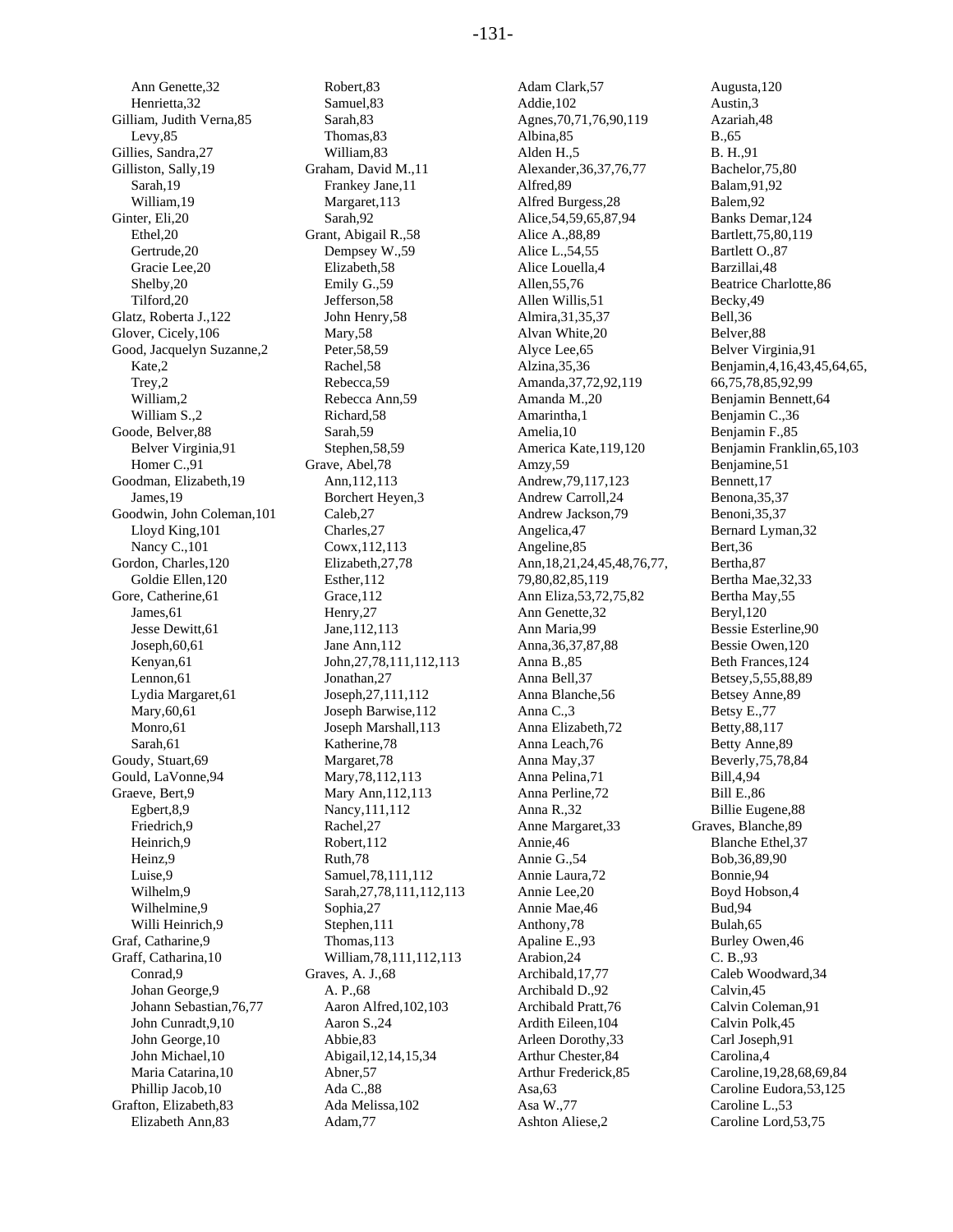Carolyn,65 Carrie Lee,90 Carvey Sue,124 Casey,63 Cassandra,18,19 Catharine,9,38 Catharine C.,10 Catherine,59,77,78 Catherine Jane,94 Catherine Josephine,29 Celeste Marie,26 Chandler M.,12,34 Charity,56,66,68 Charles,4,17,36,37,49,59, 70,76,77,79,87,93,117 Charles Asberry,94 Charles B.,93 Charles Barefoot,75,93 Charles Benjamin,49 Charles Calvin,53,125 Charles Campbell,63 Charles Coakley,70 Charles Edward,49 Charles F.,117 Charles Francis,118 Charles Henry,4,31,69, 70,103 Charles L.,33 Charles Lewis,31,32,54 Charles Mackey,49 Charles T.,31 Charles William,28 Charlie,4,94 Charlotte,52,91,117,119 Chauncey Jewitt,57,58 Chester Ernest,85 Christa,90 Clara,32,37,79,88 Clarence,32 Clarence Wesley,120 Clement,118 Cleve Wallace,49 Clifford Gerard,90 Clinton,78 Clinton E.,122 Clyde,103 Colburn R.,122 Colburn Rundio,121 Conrad,9,10,27 Constant,75,79 Cora Freeman,63 Cora Lee,72,90 Cora May,12 Cornelia,72 Creasy,15 Curtis,55 Cynthia,35,64 Cyrus,117 Daniel,24,54,55,56,57,66, 75,77 Daniel Allen,104 Danilla,36 Danny,88

David,19,36,43,69,70,71, 71,78,85,104,117 David Allen,51 David Bingham,86 David E.,72 David W.,76 Deacon,49 Deacon George,30,33,34,75, 77,79 Deborah,53,124 Dee Albert,65 Delatus,35,36 Delbert B.,2 Delia,55 Della Irene,117 Dessie,120 Diantha,115 Diantha M.,114 Dickey,19 Dickie,19 Dionysia,69 Dixie,88 Doctor,77 Dolly Floyd,90 Dolphas Lee,46 Donald Allen,79 Donnie,94 Dora,46 Dorcas,38,39 Doreen Grace,33 Doris Jean,85 Dorothy,15,90 Druysilla,72 Dyonisia,69 Earnest Samuel,119,120 Ebenezer,34 Edd F.,118 Edd Fielding,118 Eddie,87 Eddy,117 Edith,45,80 Edith Henrietta,46 Edmond F.,118 Edmond Fielding,118 Edmond Henry,72 Edmond Shelton,118 Edmund,70,71 Edmund F.,118 Edmund Fielding,118 Edmund Henry,71,72 Edmund Valentine,47 Edna Florence,72 Edna Frances,71,72 Edward,94,123 Edward Dicken,50 Edward J.,65 Edward Richard,87 Edwin E.,31 Edwin Holt,50 Effie Josephine,103 Elaine Janet,33 Eleanor,5,69,79 Electra,35,36 Elenor,22

Elexis J.,85 Elias,35,37,59 Elias C.,37 Elijah,31,76,77,99,119 Elijah Henry,30,31,34 Eliot,24 Elisha,124 Eliza,57,59 Eliza Ann C. J.,68 Eliza Apaline,93 Eliza Jane,24,75 Elizabeth,4,10,14,15,19,24,3 4,36,37,38,39,47,48,55,58,5 9,64,66,69,71,75,77,80,82,8 3,88,89,91,92,100,119 Elizabeth Ann,24 Elizabeth Caum,103,104 Elizabeth D.,73 Elizabeth E.,119,120 Elizabeth Eveline,36 Elizabeth Jestu,72 Elizabeth N.,70,76 Elizabeth Virginia,24 Ella,45,72 Ellen,32 Ellen C.,57 Ellen E.,65 Ellis,15,16 Elma Geneva,37 Elmer,86 Elmer Ellsworth,86 Elmira,30 Elmyra,31 Elsie,37 Elsie Aliese,90 Elsie Winifred,91 Elvin,1 Elvin Keith,2 Elvira,117 Emeline,17 Emily,30,87 Emily M.,66 Emma,32,88 Emma Alice,72 Emma Ruth,90 Emmeline,19 Enos,77 Erastus,35,36 Erastus Lemuel,76,78 Erma<sub>3</sub> Ermma L.,119 Esther,38,86 Ethel,3,32 Ethel Adele,103,104 Ethel Delois,47 Etta F.,86 Etta Juanita,65 Etta Kate,1 Eugene Franis,32 Eva,31,32,33,37,103 Eva A.,103 Eva Blanche,90 Evaline,24 Evan Douglas William,26

Eve,10 Evelyn,26,76 Evelyn Rose,84 Falbee B. Elexander,67 Fannie,46,59,89 Fannie V.,90 Fanny V.,88,89,90 Fayette,90 Fayette Parsons,57,58 Fenton Lewis,20 Fillia,124 Flora,103 Flora Evelyn,84 Florence,84 Florence R.,85 Florinda,35,37 Floyd Franklin,91 Fran,49 Frances,24,27,47,72,87 Frances Anne,28 Frances Byrd,48 Frances E.,20,67 Frances Gardner,86 Frances L.,76 Frances Laura,87 Frances M.,92 Frances Mary,47 Frances Rebecca,45 Francis,16,17,18,20,45,50, 71,72,79,80,82,88,89 Francis Charles,118 Francis Lafayette,89 Francis M.,88 Francis Marian,89 Francis Merl,88 Frank,89 Franklin,4 Franklin J.,56 Frederick Chester,84,85 Frederick D.,85 Frederick Floyd,86 G. W.,91 Graves, Gabriel,45,46 Gabriel Parker,46 George,10,12,30,31,32,33, 34,55,69,76,78,91,92 George A.,91 George Abriel,46 George Anderson,45 George B.,88,89 George Emmett,119,120 George Floyd,89,91 George Leonard,32,33,120 George Lord,53,54,125 George Melvin,90 George Poindexter,62,63 George Robert,63,79 George T.,99 George Thomas,31 George Titus,31,32 George W.,5,53,54,75,79, 83,91,92,124,125 George Wallace,86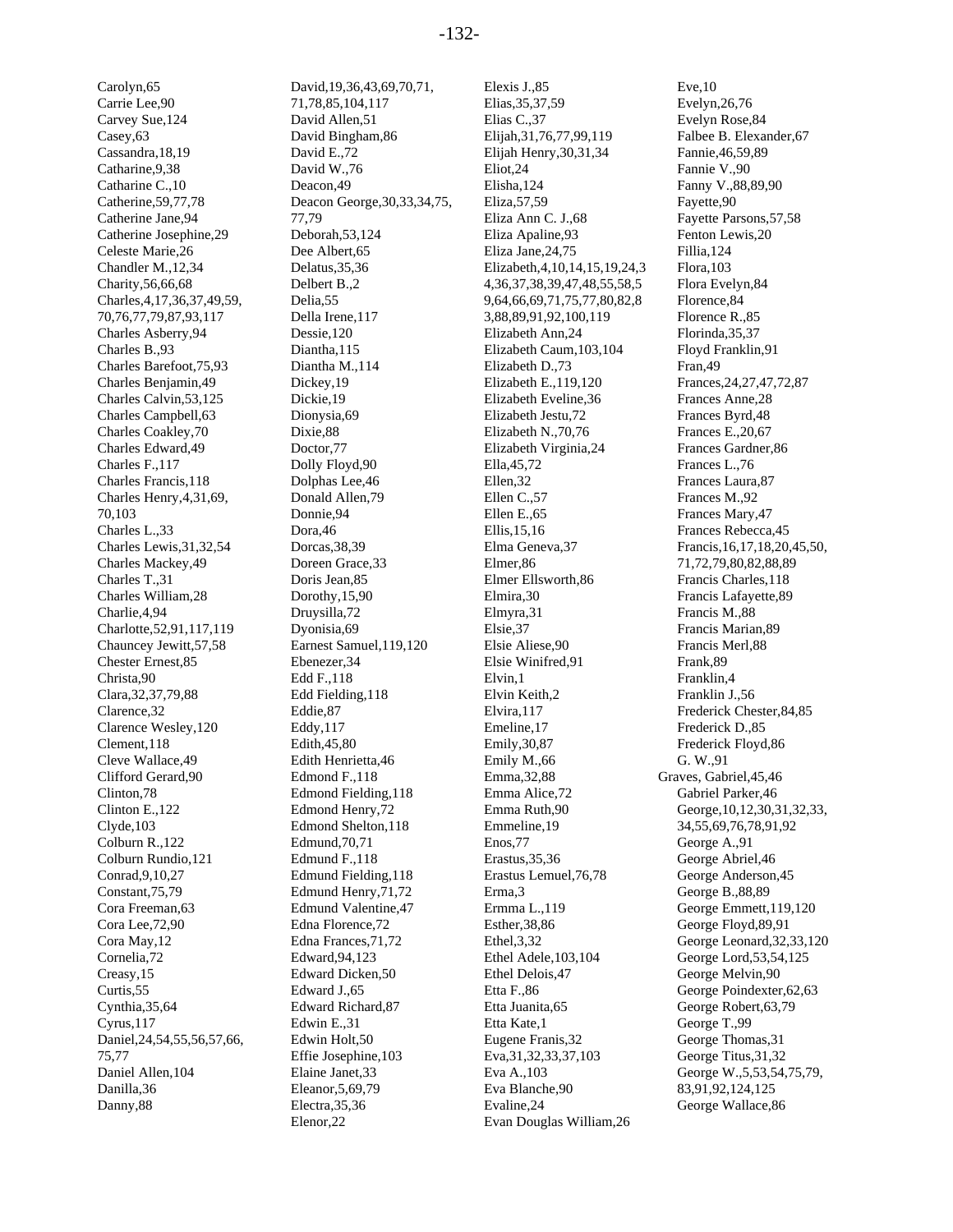George Washington,36, 53,91 George Wilson,33 Georgia A.,45 Georgiana,54 Georgianna,54,89,90 Georgina Ethel,103 Gerald R.,122 Gertrude,84 Gertrude A.,86 Gertrude Tammy,90 Gilbert,123 Giles Nance,80 Gilliam,75,77 Gladys,47,91 Gladys B.,88 Gladys Wythene,47 Glen,117 Glenna May,90 Gloria,49 Goldie Ellen,120 Gordon Green,90 Gordon W.,30 Gordon William,33 Grace,37 Grace Adelia,56 Grace H.,54 Grace Helen,54 Grace Marie,32,33 Grace Viola,90 Grady,94 Grany,36 H. R.,88 Hagger,89 Hal F.,78 Hallie,120 Hannah,34,35,43,48,56,64, 79,115 Hannah Blanche,89 Hannah M.,117 Hap,37 Hardinia,89 Hardy,17,77 Harold Bridges,54,125 Harold K.,51 Harriet,76 Harriet Augusta,123 Harriet E.,92 Harriett,58 Harriett A.,70 Harrison,36,50 Hattie,45,46 Hattie Mae Sue,46 Hazel,120 Helen,32,88 Helen Beatrix,58 Helen Birge,55 Helen Cleveland,58 Helen Doris,79,124 Helen L.,90 Helen Lorinda,31 Helen M.,85 Henrietta,56

Henry,37,46,47,51,54,55, 69,70,78 Henry Alonzo,56 Henry Blumhardt,105 Henry C.,78,102 Henry Dell,117 Henry E.,31,72 Henry Elijah,30,31 Henry F.,11 Henry K.,70 Henry Lute,119 Henry Peter,32 Henry R.,55 Henry Thomas,46 Henry William,17 Herbert L.,123 Hester Ann,35,36 Horace Greeley,36 Howard Smith,63 Howard Steven,76 Hubert Oma,120 Huey,117 Hugh R.,88 Hugh Rice,88,90 Humphrey Isaac,75 I. M.,91 Ida Mabel,86 Ida Mae,91,92 Ida Mary,56 Ida Merle,118 Ider Down,91,92 Ila Belle,65 Ilah,94 Ina,69 Indiana J.,70 Iona Elizabeth,118 Ira,35,36,37,89 Ira Ellis,1 Irene,26 Isa M.,20 Isaac,13,86,114 Isaac Lewis,20 Isaac W.,68 Isabel,48 Isabell,72 Isabella,21,48 Isabella Susan,21,119 Isabelle,37 Izella Amanda,20 J.,18 J. D.,1 J. Reuben,50 Jack,1,88 Jackie,1 Jacob,39,71 Jacob Perry,71,72 Jacquelyn Suzanne,2 James,1,4,16,19,22,48,49, 57,77,78,80,88,102,118, 120,121 James Carlton,2 James Dudley,50,78 James E.,119 James F.,24

James Henry,51,53 James Jefferson,49 James Marion,117 James Perry,78 James Stephen,75,77 James U.,119 James W.,4,50,66,67,75, 7,119 Jane,4,18,19,32,37,56,69, 77,93 Jane Elizabeth,56 Janetta,24 Jason D.,36 Jay P.,3 Jeff,87 Jeffrey,124 Jennie,32,69 Jennie Amelia,37 Jerome S.,57 Jerry,88 Jerry Richard,88 Jesse,27,35,36,56,66,68,78 Jessie Lee,123 Jessie Leona,103 Jim,45 Jimmie,49 Joan M.,85 Joel,53,124,125 John,4,5,10,15,16,17,18,19, 21,23,24,27,34,38,39,47,48, 49,50,51,53,55,56,64,69,70, 72,75,76,77,78,79,80,81,82, 89,92,97,99,101,102,123, 125 John A.,63,119 John Albert,120 John Alford,63 John Andrew,72 John B.,77,85 John Bunyan,58 John C.,10,51,76,91,92 John Card,15,48 John Christopher,84 John D.,34,59,60 John F.,88,89,90 John Franklin,12 John G.,56 John Henry,28 John Herndon,48,79 John Isaac,20 John Jackson,94 John Lafayette,90 John O.,117 John P.,102 John Peter,104 John R.,93 John S.,69 John Samuel,58,77,119,120 John Sanders,78 John T.,59 John Thomas,75 John W.,22 John William,72 John Wilson,65

Johnny,46 Johnny E.,44,45 Johnny Pleasant,46 Jonathan,38,99 Joseph,16,17,28,35,38,39, 66,70,76,77,101,105,116 Joseph A.,25,27,66,67 Joseph Anthony,25,26 Joseph C.,47 Joseph Ezra,46 Joseph Henry,37 Joseph Holliday,20 Joseph Macom,68 Josephine,85 Joshua,29,77,78 Josiah,27,69,77 Joyce,88 Joyce Viola,104 Judith,4,71 Judith Verna,85 Julia,36,57,79 Julia Ann,13,55,56 Julia Anne,12,13 Julia Belle,72 Julie Ann,35,36 Julius E.,118 Julius Eli,118 Julyana,67 Kate,2 Katharine,5,38,79 Katherine Gertrude,58 Keenan Lee,88 Ken,74 Kenneth Matthew,47 Kenneth V.,10,74,75 Kenneth Vance,15 Kitty,119 Kizzie,16 Lafayette William,5 Lance,77 Graves, Landonia Angeline,20 Lannie Richard,65 Latham,77 Laura,117 Laura Cornelia,20 Laura Estella,37 Laura Helen,58 Laurita,84 Lavisa,55 Lawrence D. W.,53,124 Legatha,4 Lemuel,77 Lena,56 Lenna,49 Leona,120 Leonard,76,77 Leonard B.,76 Leonard H.,77 Lester Locke,86 Levi,73 Levi V.,77 Lewis,24,55,77,79 Lewis Holliday,20 Lewis Marion,78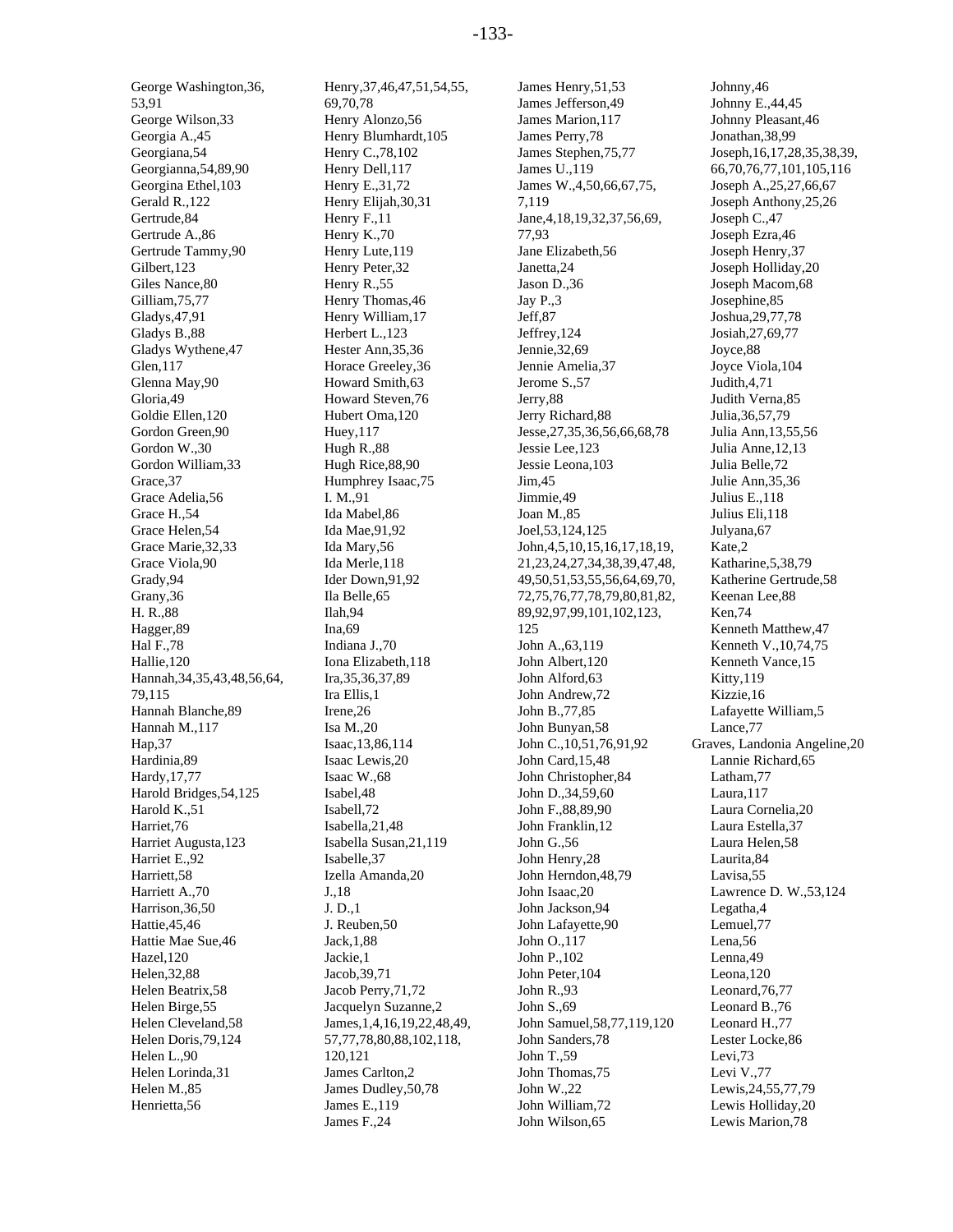Lewis Sidney,24 Lillian Mary,88 Lillie Mae,118 Lizzie,65,69,72 Lois Darlene,88 Lola B.,87,88 Louisa C.,66,68 Lucille,88,91 Lucinda,27,33,35,75,93,117 Lucinda C.,12 Lucinda E.,93 Lucinda Elizabeth,93 Lucinda Ellen,119 Lucinda J.,85 Lucy,15,18,19,38,66,79,90,9 Lucy Elizabeth,19 Lydia E.,119,120

Lillia,68

Lillie,65

Lily,70 Linda,3

Lloyd,103 Lois,34

Lorenzo,56 Louisa,28

Lucile,46

Lucretia,15

Lucy C.,120

Lyman G.,31 Lyman George,32 M. A.,91 Mabel,5 Madison,45 Mae,65,72

Marcus L.,55

Margaret A.,91,92 Margaret Ann,67 Margaret B.,91 Margaret J.,45 Margaret J. N.,66,67 Margaret W.,77

119,120

Margrett,45

Maria M.,85 Marie,85 Marills,35 Marion,34 Marjorie,84,85,124

Mark,86 Marshall,46

Maggie Elizabeth,45,46

Margaret,10,45,88,103,104,

Margery,4,64,76,77,78,79 Margretha Justine,124

Martha,19,37,39,40,46,59, 65,71,72,87,89,92 Martha A.,91 Martha Ann,18,45 Martha Black,63

Marguerite Cecelia,83

Lula,45 Lusterene,46 Lydia,116

 $\mathfrak{D}$ 

Martha Jane,63,76 Martha S.,88,98 Martha T.,92 Martin Millender,123 Marvin,37 Mary,1,3,9,12,13,16,18,19, 22,25,26,27,30,31,34,36,37, 38,39,46,48,58,69,72,75,76, 77,79,80,81,82,86,87,89,90, 97,114,116,118,119 Mary A.,92 Mary Ann,4,72,82,87,88,92,104 Mary Ann E.,88 Mary Ann Esterline,90 Mary Anne,59 Mary Bet.,70 Mary Cordelia,5 Mary Corena,118 Mary Corinna,118 Mary E.,11,38,70,92 Mary Eleanor,1 Mary Elizabeth,50,89,94 Mary Emeline,65 Mary Emily,57 Mary Estelle,91 Mary Frances,47,79 Mary G.,70 Mary Hulda,119,120 Mary J.,68 Mary Jane,18,45,55,65 Mary Louise,58 Mary Luly,120 Mary M.,76 Mary Malinda,24 Mary Margaret,20 Mary Maria,34 Mary Matilda,36 Mary Maude,118 Mary Narcissis,118 Mary Rebecca,82 Mary Susan,94 Matilda,84 Matilda Caroline,84 Matthew,49 Mattie,65,86,87,94 Maude,65 Maude G.,20 May,87,120 May Stuart,53 Melissa,12,34,102 Melissa Caroline,35,37 Melissa E.,85 Melissa Emeline,12 Melissa Jane,103 Melissa K.,50,75 Melissaetta E.,36 Melissie J.,103 Melviny,45 Michael D.,3 Michael Kirk,121 Mildred,58,75,78 Millie,18,19,45,103 Millie Solaw,86

Milly,18,19 Milton,87 Mindwell,30,31 Minerva Ann,19 Minerva D.,24 Minnie,36,87,88,89,90 Minnie May,118 Minnie Meter,89 Minnie Viola,87 Mira,30 Miria,31 Miriam,34 Mitt.65 Molly,69,70 Molsey,68 Mortimer,87 Moses,80 Moses J.,45 Myrtle,94 Naein,36 Nallie,71 Nan,91 Nancy,10,18,19,21,22,24, 45,48,56,59,66,69,71,76,77, 82,87,92,94,95,117,120 Nancy A.,119 Nancy Ann,87 Nancy C.,101 Nancy Eveline,45 Nancy Evelyn,85 Nancy Gooch,63 Nancy J.,67 Nancy Jane,19,36,45 Nancy M.,66,68 Nancy Priscilla,72 Nannie,94 Nannie Cors,89 Nathan, 10 Nathaniel,10,38,66,89 Nathaniel S.,85 Nell,49 Nellie,19,120 Nellie Lula,90 Nelson,18,19,84 Nettie,103 Noble,75,78 Nora Lee,89,91 Norene Virginia,89,91 Ocie Louise,46 Olaf H.,84 Olen,94 Oliff Horton,84 Olive,51,78 Oliver,84 Ollie,46 Ollie Evelyn,90 Ollie Lee,120 Ollie Ray,87,88 Onzer Aron,47 Orange,45 Orinda,85 Orinda J.,85 Oscar,94 Ownie,94

Patricia,85,88 Patricia E.,84 Patricia M.,5 Patsy,69 Paul David,54,125 Paul Jones,65 Pearl,120 Pearl Bettie,90 Pearl Clifford,87,88 Permilia,119,120 Persis,35 Peter,17,39,77,85,99 Peter C.,77 Peter Jesse,37 Phebe,57 Phebe Ann,31 Phillip Jacob,10 Phineas,39 Phoebe,19,56 Pledge,45 Polly,30,34,35,47,57,70,76, 85,87 Polly Ann,67 Preston,46,89 Priscilla,70,71 Rachael,66,67 Rachael P.,51,76 Rachel,2,10,34,76 Rachel P.,51 Ralph,5,18,19,27,47,69,70 Ralph Lee,88 Ransom,1 Ransom M.,77 Raymond,77,120 Rebecca,24,35,37,38,43,76, 81,82 Graves, Rebecca Ann,72 Recompense,55,56 Reddick,123 Rergina Elizabeth,122 Rhoda,16,35,36,75,80,117 Rhonda,117 Rice,4,80,88,89 Richard,4,14,16,18,19,22, 27,38,47,64,69,71,76,77 Richard C.,102 Richard Crowshaw,47 Richard H.,69,70,76 Richard Henry,70 Richard L.,79 Richard Powell,70 Richard Saunders,72 Richard T.,76 Ritta Aline,118 Robert,16,18,72,78,79,89, 93,94 Robert Arthur,104 Robert Charles,49 Robert David,85 Robert Irving,54,125 Robert Lee,88,89,117 Robert Lincoln,36 Robert Neville,90 Robert Q. W.,77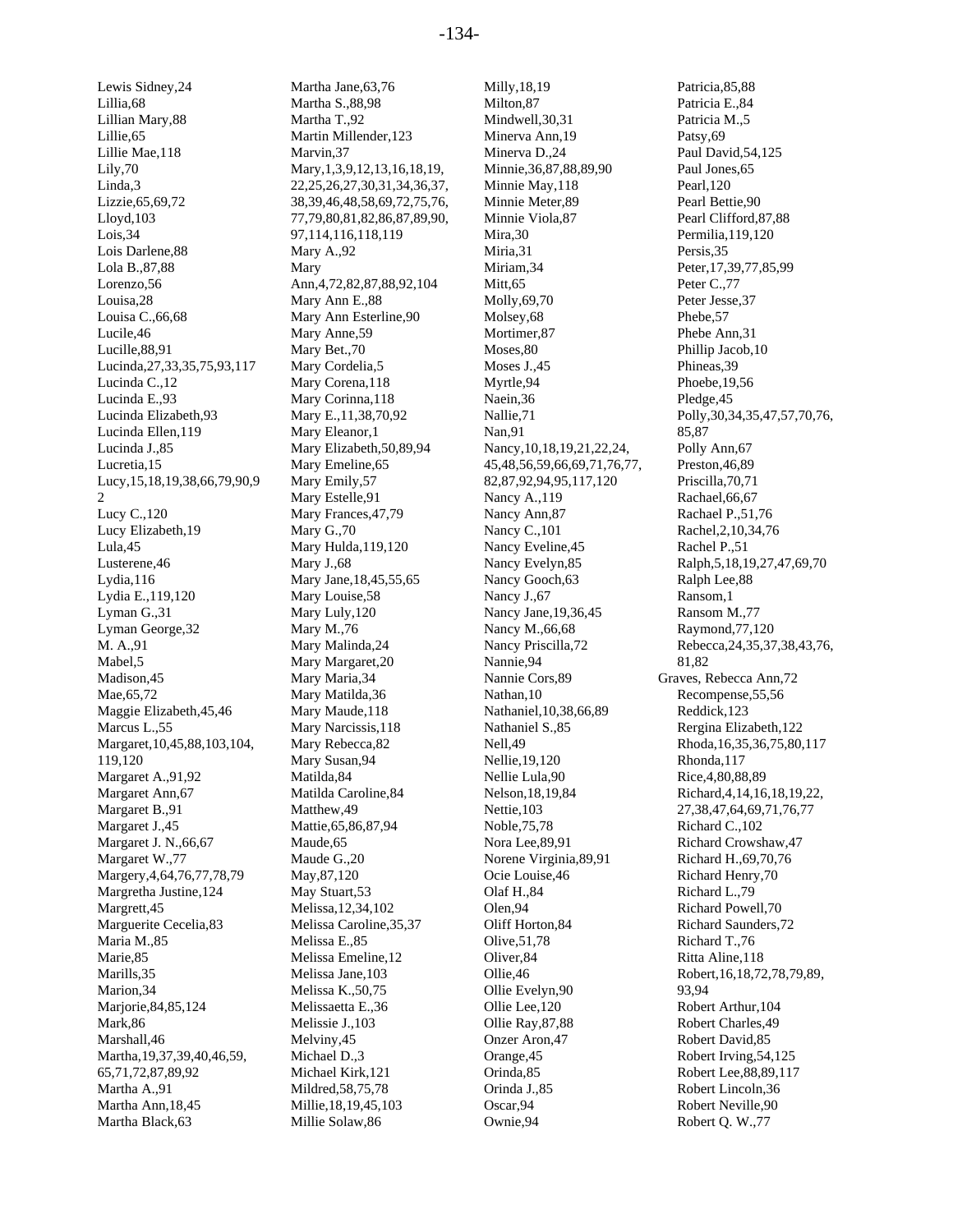Roberta,30 Ronie,65 Rosa A.,51 Rosa Ann,65 Rosa Fenton,20 Rosa M.,72 Roswell,34 Rowena,68 Roxanna,31 Roy A.,15 Roy F.,103 Roy Madison,46 Ruby May,90 Rufus Irvine,90 Rufus L.,92 Ruth,94 Ruth Elizabeth,91 Ruth Ellen,66 Rutha Elender,66 Rutha Ellen,66,68 Rutha Ellender,68 Rutheo,66 Ruthy,68 S.,18 Salina,56 Sallie,4,94 Sally,16,19,89 Sally C.,89 Sally Cobb,69 Salmon,35 Samuel,5,7,14,15,36,43,50,5 6,57,70,71,75,77,78,79,85,8 6,102,115,116 Samuel Cyrus,103 Samuel D.,117 Samuel Houston,90 Samuel Vincent,46 Sandra,27 Sandra Joan,2 Saphronia C.,92 Saphronia Caroline,92 Sara,31 Sara E.,89 Sara Frances,72 Sarah,3,10,13,17,18,19,22, 31,34,35,38,43,45,49,69,75, 77,78,80,81,82,86,92,115, 116,117 Sarah Ann,60 Sarah Cobb,69 Sarah E.,67,88 Sarah Elizabeth,63,65 Sarah Ella,65 Sarah Ellen,62,63 Sarah Emeline,36 Sarah F.,19 Sarah J.,54,79 Sarah Jane,68 Sarah L.,34,56 Sarah Maria,86 Sarah Read,56 Sarah T.,70 Sarah W.E.,20 Sarah Weld,57

Sarah-Margaret,2 Savinia,89 Scott Wakefield,84 Sebastian,26 Serena,79 Seth,57 Shirley,46 Shirley Ana,104 Silas,18 Simon,35 Sis,94 Snead,88,89 Solomon,48,78 Solon B.,85 Solon Bingham,85 Sophia,68,89 Sophia E.,89 Sophie M.,53,54 Spencer,93 Stella,36 Stephanie,49 Stephen,17,76,77 Stephen F.,102 Steven Black,63 Suaznna,9 Susan,2,24,35,94 Susan A.,59 Susan T.,76 Susana,56 Susanna,10,16,56,82 Susannah,18,38,41,59,71,77 Susen,59 Susie,94 Sybil,55 Sylvanus,53,125 Sylvester,35,36,76 Synthia,64 Syrena,79 T.,91 Tabitha,47,49 Ted,88 Tedinia,89 Telitha Jane,66,68 Terissa,91,92 Thaddeus,38 Thankful,43 Theda Jane,55,56 Thelma,49 Theodore,88 Theodore R.,90 Theresa,88 Thomas,1,2,3,4,5,13,14,15,1 6,18,19,20,21,22,24,25,26,2 7,31,35,38,39,41,43,47,48,5 0,53,65,66,68,69,70,75,76,7 7,78,79,80,82,84,86,87,88,9 7,100,101,102,114,116, 117,119,121,122,123 Thomas A.,83 Thomas E.,119 Thomas J.,76 Thomas Lorenzo,46 Thomas Richard,37 Thomas Sims,3

Thomas Tubbs,5 Thomas V.,73 Thomas W.,71 Thomas West,69 Thurman Herbert,63 Timothy Wayne,79 Tipton,87 Titus,31,34 Toni Rene,44 Tracy Ellen,72 Unity,19 Ursula,48 Vergie,118 Verlinda,80 Victor,120 Viola,32,33 Viola Marie,46 Virgil Emmett,120 Virginia,47 Virginia E.,33 Wallace,56 Walter,54,55,57 Walter E.,86 Warren Everett,90 Wayland Henry,78 Wick,88 Wil Ernest,118 Wilbert Emmett,72 Wiley,92 Willard Lee,27,75,77,91 William,3,4,5,16,17,18,24, 28,36,38,47,49,69,71,76,78, 80,81,82,87,90,100,123 William Albert,46 William B.,64,77 William Bartlett,87 William Cage,4 William Edward,71,72 William Eugene,88 William Everett,118 William George,78 William Grover,103,104 William H.,68,78 William Hagerman,54,125 William Henry,57 William J.,122 William James,66,69 William John,26 William Jordan,72 William L.,59 William Lane,86,87 William Lewis,32,33 William Lynch,77 William M.,76,77 William Marshall,45,46 William Powell,69,70 William Rice,89,90 William Roy,63 William S.,119,120 William Smiley,65 William T.,31 William Tubbs,5 William Valentine,78 William W.,85

Williamson,78 Willie Powell,70 Willis,123 Wylie,91 Zelpha Della,65 Zeta,45 Gray, Catharine,38,67 Christie Ann,67 Dave<sub>.67</sub> Elizabeth,11,15 Ira Dayley,1 James Wilson,1 John,15 June,1 Katharine,38 Nancy,39 Thomas,38 Greaves, A. B.,29 Abraham,6,7 Ada,109,111 Adelaide,29 Agnes Molly Vera,106 Albert,109,110 Albertine,30 Alfred,106 Ann,6,7,28,105,107,108, 109,110 Anne,29,108,109 Annie,108 Arabella,29 Aramintha D.,18 Archibald,17 Greaves, Arthur,7 Barbara,30 Benjamin,7,8 Bennet,29 Bennett,17 Bessie,8 Beth,30 C. Louise,29 Caleb,28 Caroline,107 Catharine,107 Catherine,28,107 Cecil Blumhardt,106 Charles,8,17,29,105 Charles William,109,111 Charlotte,17,105 Christopher,8 Cicely,106 Clara,106,111 Clara M.,106 Clarence B.,16 Clifford Reginald,8 Constable Henry Blumhardt,106 David,29 Dick,106 Dinah,7 Dolly,106 Doris Mary,8 Ebenezer,105 Edward,76,105 Eleanor Matilda,18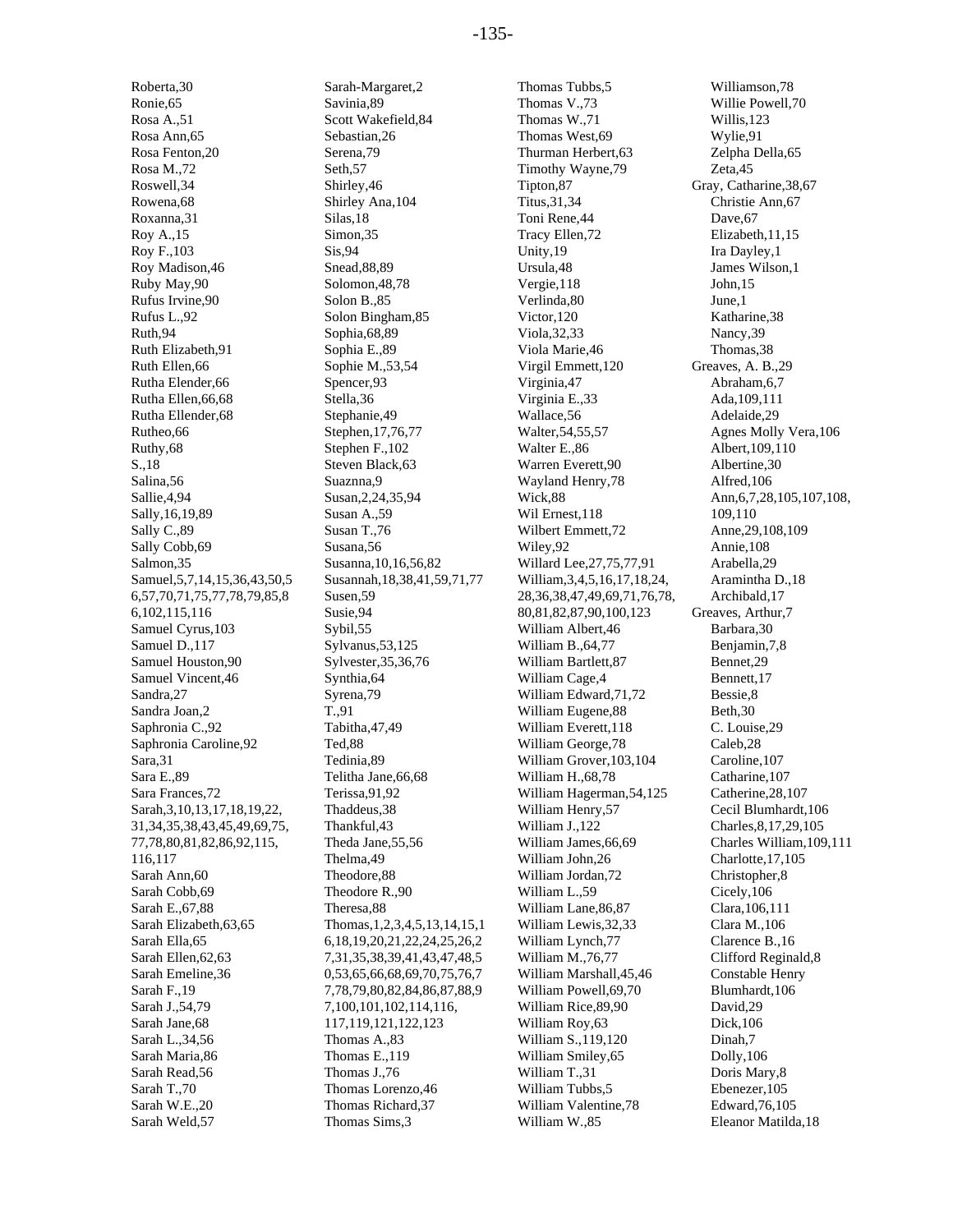Elicia,6 Elise,110 Eliza,8,105,108,109 Eliza A.,8 Elizabeth,6,7,8,28,79,108 Elizabeth Maude E.,106 Ellen,6,28,107,109,110 Ellin,6 Ellis,108,110 Elmore,79 Elsie,111 Emily,106 Emma,108,109 Emmanuel,7 Ernest,8,77,108,109,110 Estella,8,30 Esther,6 Ethan,30 Ethel,29,30 Ethello,30 Eugene,29 Faith,7 Florence,109,111 Frances,7,28 Francis,16,17,78,109 Frank,110 Fred,108,110 Frederic,106 Frederick,28,29 Frederick Augustus,29 George,8,78,105,107,110 George Henry,108,109 Gertrude,109,111 Gladys,29,30,110 H. William,107 Hannah,6,7,8,28 Hannah M.,108 Hannah Mary,109 Harold,29 Harry,29,106 Harry B.,16 Harry Pearson,106 Hellen,7 Henry,28,29,107,108,109 Henry Addington,105 Henry Blumhardt,106 Henry William,107 Humphrey Isaac,77 Iabel,6 Immanuel,7 Isabel,6 Isabella Harper Anderson,106 Isobel Claire Madelaine,106 Ivor,8 James,17,107,108,109 James Albert,108 James Arthur,108,110 James Elsworth,8 James Mitchell,106 James R. Herbert,8 Jane,8,28,108,108,109

Jane Ann,8 Jennie,18

Jessie,110 Joetta,29,30 John,6,7,8,16,17,29,75,78, 79,105,106,107,108,109, 110 John A.,108 John Decatur,17 John M.,17 John Milton,30 Jonathan,17,28,77 Jonathon,76 Joseph,16,17,66,105,106, 107 Joseph B.,16,17 Joseph Blythe,76,77,79 Joseph Edward Elsworth,8 Joseph William,108,109 Joshua,77 Joyce,30 Kate,8 Katherine,28 Kenneth,30 Laura,29 Lavinia,108,109,110 Lewis,17 Louis,8 Louise,109 Lucilla,18 Lucy,106 Marcia,30 Margaret,6,7,8 Margianna,29 Maria,109,111 Maria Anne,105,106 Marie,110 Marjorie,30 Marjorie Ellen,30 Martha,109 Martha Hill,107 Mary,6,7,16,17,29,76,79, 105 Mary A.,107,108 Mary Ann,107,108,109,110 Mary Caroline,108 Mary Jane,18,108 Matilda Jane,28 May,8 Mergiana,29 Moronton,29 Morrington,29 Nancy,76,108 Nellie,111 Nora,8 Norman,111 Omodele,30 Percy,8 Peter,17,58 Priscilla,17 Rachel,7 Rayner,109 Rebecca,6,7,28,105,107 Richard,6,7,17,28,78,107 Richard C.,78 Richard Pearson,106

Robert,7,8,78 Rose,29,30 Roseline,8 S. A. D.,17 Sam,110,111 Samuel,7,8,105 Sarah,6,7,79,106,107,108, 109 Sarah Anna Francis,18 Sarah Brooke,109,110 Sarah Ellen,107 Stephen,17 Stephen Arne Decatur,18 Tabitha,7 Thomas,5,6,17,28,29,68, 107,108,110 Thomas H.,29 Thomas Henry,28,29,78 Thomas Joshua,28 Thomas Lay,78 Tony,5 Vincent,106 Waldron,30 Walter,108,109,110,111 William,6,7,8,16,17,28,76, 77,78,79,105,107,108,109, 110 William Edward,29,30 William Elwood,30 William Francis,17,18 William Henry,8 Wilma,30 Greaves-Scott, Gladys,28 Greavy, Benjamin,66 Green, Cora Emily,12 Kelly S.,12 Greene, Dorcas,42 Greenwood, Jane,107 Greer, Lucy Elizabeth,19 Greeves, Robert,5 Gregory, Fannie,46 Lillie,65 Sarah,3 William,3 Greve, Amalie,8,9 Anna Margarete,9 Heinrich Ernst,9 Hermann Wilhelm,9 Ludwig,8,9 Regina Dorothea,102,104 Wilhelmine,9 Grier, Celia Graves,83 Margaret Ann,83 Thomas Rothmahler,83 William James,83 Griffin, Hester Ann,35,36 Griffith, Helen,88 Grime, Thos,68 Grinstead, Bessie,110 Guardasoni, Elizabeth,79 Guin, Georgia A.,45 Menteau,45 Guirdham, Arthur,114 Emma,114

Guthrie, Coletta,5 Guzman, Gloria,49 Hagan, Uta,101 Hagborne, Elizabeth,38,41 Haggard, Merle,100 Haggerty, Janet Graves,18 John James,18 Lilliam Robinson,18 Hailstone, Lenore,43 Hair, Charity,66,68 Haley, Mary Ann,118 Halko, Stella,31 Hall, Adelaide,29 Ebenezer,56 Joetta,29,30 Mary,41 Moses,41 Ruth,42 Salina,56 William H.,2 Halsted, Charles Henry,13 Grace Lillian,13 Hamilton, Edward R.,3 Eve,10 Joan,111 John,111 Kitty,119 Hamm, Anna,37 Hampshire, Arthur,109,110 Elise,110 Ethel,110 Harry,110 Lavinia,109,110 Mary,110 Hancock, John,42 Mildred,75,78 Nell,49 Shirley Anna,104 Susanna,42 Hanna, Mary Doris,79 Harding, Thomas N.,104 Hargraves, Rachel,58 Harlow, Georgianna,89,90 Minnie Meter,89 Harmon, Annie,30 H.,30 Malvina,30 Harper, Dicy,67 Jemina Patience,67 Lewis L. C.,67 Micajah,67 Harris, Anna,67 Champion T.,10,11 Delia,55 Edmund J.,11 Eliza,11 Elizabeth,11 George,55 Graves,5 Hiram,11 Jane,11 Lewis A.,11 Malissa,11 Martha,11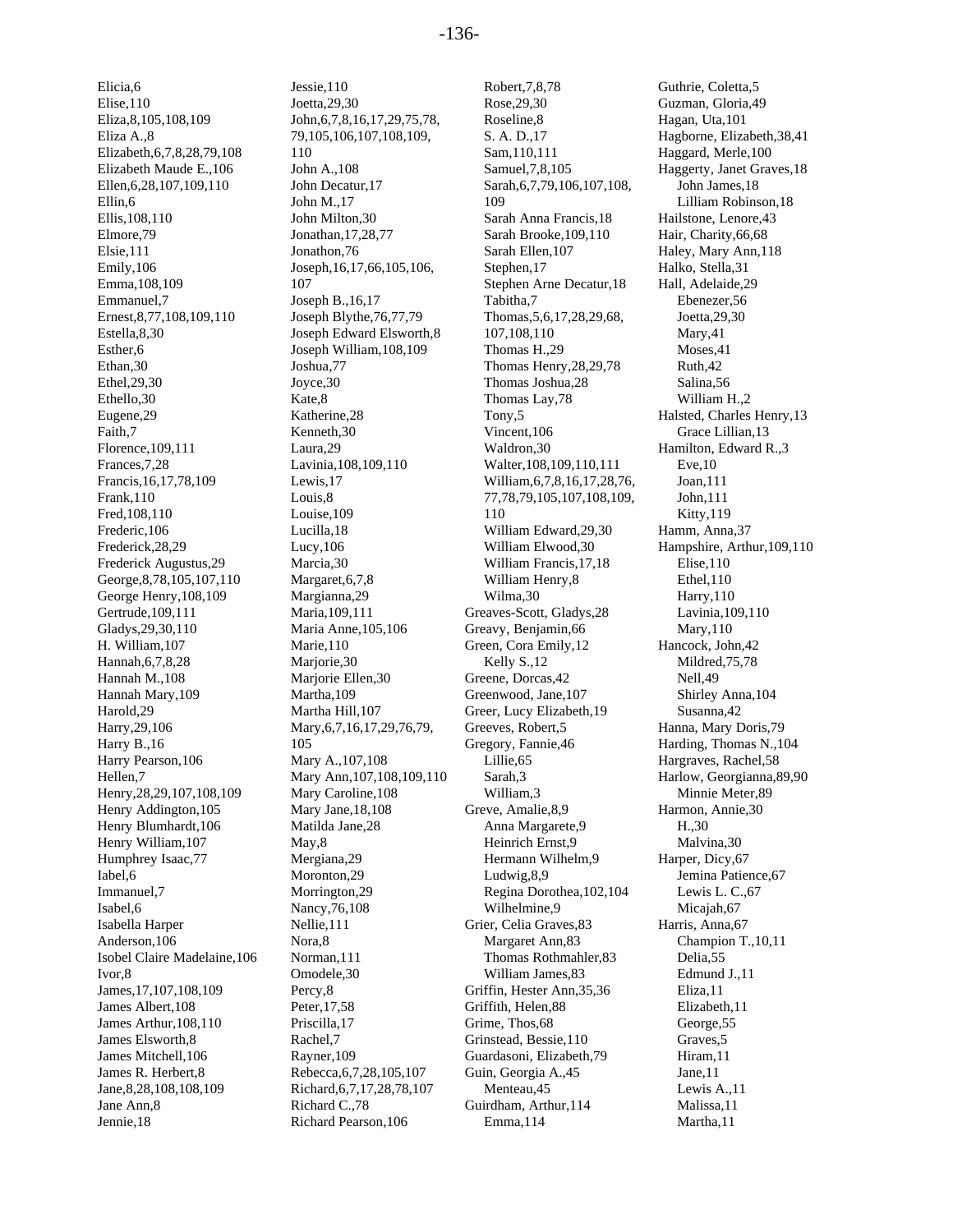Nancy,10,11 Rachael,67 Harrison, Benjamin,100 Frances,30 Rose,30 Stella,36 Harsch, Harriet,37 Isaac M.,37 Hart, Elizabeth Catherine,87 Mary Ann,87 Richard Lindsey,87 Hartless, Pearl Bettie,90 Pete, 90 Hartsell, Lizzie,65 Sarah Elizabeth,65 Will,65 Harvey, Dorothy,13 Frank Ashton,12 George Lafayette,12,13 Grace Lillian,13 Hannah,13 Jesse Mae,13 Jewel,13 Julia Ann,13 Julia Anne,12,13 Lula,13 Luther,13 Margery,4,64,76,77,78,79 Mattie,13 Maude,13 Melissa Emeline,12 Nellie Mae,13 Rebecca Ann,64 Robert,13 Rosetta,12,13 Titus J.,12,13 Hase, Catharine,10 Charles,10 Haskell, Joseph,86 Mary,86 Hasperg, Amanda Johanna,105 Heinrich Wilhelm,105 Hassinger, George,13 Nellie Mae,13 Hatler, Priscilla L.,79 Hatton, Everett,120 Pearl,120 Haut, Patricia,88 Haverland, Marills,35 Hawes, Edmund,60 Julia,60 Martha,60 Samuel,60 Hayden, Margaret Lucille,2 Robert Edwin,2 Hays, Catharine,10 Charles,10 Hayton, Mary,112,113 Hazen, Melissa W.,102 Healey, Caroline,69 Hearfield, Mary,7 Heath, Linda,50 Martha J.,51,52 Hebard, Dorothy,15

John,15 Hebbert, Dorothy,15 John,15 Hedden, Martha,71,72 Priscilla,70,71 Hellebusch, Nell Elizabeth,64 Helton, Paul,49 Henderson, Adelphis,21 Augusta,86 Delphi,21 Delphia,21 Isabella Graves,21 Isabelle Adelphia,21 John,21 Joseph,21 Margaret,103,104 Martha Mitilda,37 Sarah,21 Henry, Minerva Ann,19 Richard,19 Herbert, Ann,111 John,111 Sarah,78,111 Hermann, Laurence G.,78 Herndon, Ann,48 Anne, 21 Annie Lee,20 Catherine,48 William J.,20 Herrin, Rachael,66,67 Herring, Isaac,118 Martha,60 Phoebe,116 Vergie,118 William,116 William Talbert,118 Willie,118 Hervey, Anna Leach,76 Heskett, Mary Margaret,20 William A.,20 Heywood, Alice,110 William,110 Hibbard, Abigail,14,15 Augustine G.,14 Augustine George,15 Daniel,15 Dorothy,15 Ebenezer,15 Elizabeth,14,15 Hannah,15 Hepsibah,15 John,14,15 Joseph,14,15 Martha,15 Mary,15 Robert,14 Ruth,15 Hibberd, Elizabeth,14 Joseph,14 Hibbert, Dorcas,14 Dorothy,15 Elizabeth,14,15 John,15 Joseph,14,15

Robert,15 Ruth,15 Hickey, Dixie M.,79,121 Hicks, Martha,62 Higginbotham, Aaron,79 Clara,79 Hildebrand, Eliza Jane,43 Hill, Alzina,35,36,37 Amanda Jane,36 Elizabeth,36,37 Francis,36,37 Hannah,28 Harriet,37 Iowa Minerva,37 Jesse,37 Julia Ann,79 Liza,37 Lucinda,37 Martha,37 Melissa,37 Samuel E.,37 Samuel W.,35,36 Susannah Davis,48 William,36 Hindman, Elizabeth Jestu,72 William H.,72 Hines, Mary,4 Hinson, Etta Juanita,65 W. W.,65 Wardell,65 Hobbs, James,93 Jane,93 John Thomas,93 Hobgood, Patience,67 Hobson, Jennie Amelia,37 Thomas Morton,37 Hodgson, Katherine,78 Robert,78 Hogg, Esther,112 Robert,112 Sarah,112 Holden, Lena,56 Holdorf, Kathleen,79 Holloway, Agnes,70 Judith,71 Mary M.,76 Olive,60,61 Holmes, Hattie Lucindy,94 Jess,94 Holstead, Mary Belle,79 Hood, Julius James,118 Mary Corena,118 Mary Corinna,118 Mary Thurston,118 Hoover, Herbert,98 Hopkins, Bennie Richard,92 Elizabeth Maude E.,106 Ida Mae,92 Ida May,92 Ider Down,92 Jerden Richard,92 John Lewis,92 Vella Wilhelmina,92 Horn, Joyce Viola,104

Horton, David J.,102 Ellen E.,65 Lucinda,33 Matilda,84 Matilda Caroline,84 Houghton, Leila Duckworth,98 Houser, Apaline E.,93 Eliza Apaline,93 J. B.,93 John B.,93 Housken, Ellen Charleen,5 Howard, Harvey Thomas,18 Ouida,5,18 Ouida Ann,18 Howell, Elizabeth,47 James,47 Hoyt, Alfred,34 Ezra,34 Mercy,34 Polly,34 Hubbard, Noadiah,43 Rebecca,58,59 Richard,58 Richard Humphrey,59 Hubbard, Sarah,43 Hudlin, David,10 Mary,10,11 Hudson, James,120 Mabel M.,48 Mary Luly,120 Huge, Sarah Louise,64 Terry Lee,64 Hughes, Ethel,32 Mary,81 Sarah,81 Thomas,81 Hughson, J. Barrett,20 Rosa Fenton,20 Hulett, Ellen C,57 T. W.,57 Hulme, Lucilla,18 Hunter, Amanda,72 James,72 May,87 Sophia E.,89 Huse, Ruth,15 Hyde, Barbara,30 Roberta,30 Irvan, Jo Ann,92 Irvin, Sandy,80 Irvine, Sophia E.,89 Irving, Ann,112 John,112 Sarah,112 William,112 Isbell, Marion,34 Ivory, Mary,42 Ivy, Lucy,92 Marshall,92 Jackson, Doris Mary,8 Elizabeth,41 Helen Catherine,124 Helen Doris,79 Helen Doris Graves,123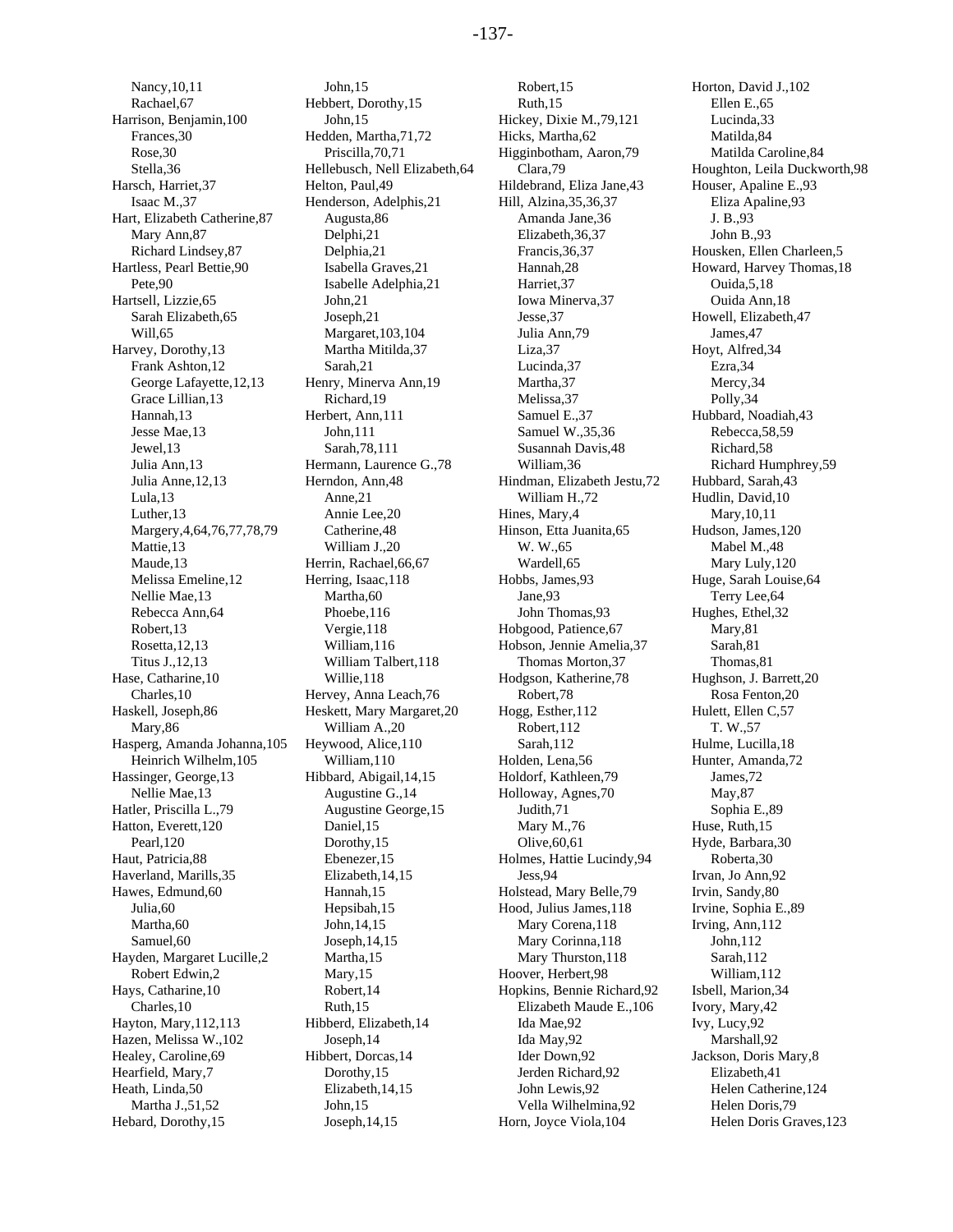John,18,41 Maryle,124 Patricia Ann,124 Raymond Clyde,124 Stanley,20 Stella,20 Susannah,18 Jacobson, Glenna May,90 James, Elias,116 Frank,4 Jesse,4 Jesse Woodson,4 John M.,4 Mary,4 Miriam,116 Robert,4 Robert Salee,4 Sarah Weld,57 William,4 Zerelda Elizabeth,4 Japuntich, Anthony,65 Jay, G. Michael,33 Gail Francine,33 Jaynes, David Delonge Delos,44 Jennie May,44 Sarah Teachart,44 Jeanneret, Catherine,60 Elias G.,60 Elizabeth,60 John William,60 Lydia,60 Mary,60,61 Jefferies, Shirley,46 Jeffry, Mercy,34 Jencks, Ann Maria,99 Josephine,99 Jendur, Caroline,105 Charlotte,105 Henry,105 Joshua,105 Jenks, Kelly S.,12 Jernigan, Frances Elizabeth,67 Jewel, Adeline,52 Johanson, Susan,41 Johnson, Anna May,37 Benjamin B.,83 Benjamin Franklin,37 Celia,83 Elizabeth,80,82,83 Frances Permelia,83 Francis,80,82,83 Frank,92 Gale M.,64 George,124 Hannah Silsbee,53 Hanry F.,83 James Foster,83 Julia,36 Julie Ann,35,36 Margaret,83 Margaret Ann,83 Mary,37 Mary Elizabeth,83

Nancy A.,62 Norvan L.,38 Robert H.,83 Sara Martha Adieu,83 Thomas Edward,83 William,83 William Chesley,83 William J.,83 Johnston, Anna C.,3 Martha Ellen,96 Marty,3 William,3 Jones, Joannah,18 Lois,116 Margaret,10 Rachael P.,51,76 Wesley,10 Jordan, Linda,50 Rosa Ann,65 W. M.,65 Julian, Elizabeth Lucius,79 Karaphillis, Mary Kay,64 Karstens, Julie Wilhelmine,105 Keenan, Anna,87,88 Keller, Arabella,29 Kelloff, Arleen Dorothy,33 William,33 Kelly, Jim W.,125 Kelso, Andrew,59 Andrew Jackson,59 Isaphrenia,59 Mary Anne,59 Kennedy, Mary Frances,79 Kenney, H. Gordon,78 Ker, Anne Margaret,33 Kerby, Catherine Jane,94 Cornelia,94 Elihu P.,94 Hettie,94 Jerome B.,94 Mary Ann,89 William D.,89 Kerr, Frances,97 John,48,94 Mary,48 Kidwell, Beryl,120 Kimbrough, Ann,5 Eleanor,5 Thomas,5 Kincaid, Elizabeth Frances,80 King, Cora Emily,12 Cora May,12 Edna,12 Edwin,12 Ferris G.,12 Frank J.,12 Frank James,12 Jasper,61 Susan,61 Kirby, Mary,89 Kitchen, Rosa Lee,94 Kline, Duane M.,102 Kneeland, Martha,42 Knight, Joshua Lester,24

Mary,13 Nancy,24 Koehler, Amalie,8,9 Kohl, Catherine,107 Kuehnhold, Susan Anne,5 Kuhlen, Wilhelmine,9 LaChance, Marie,85 Lacy, Agnes,76,119 Ladline, Sarah,83 Laing, Deborah R.,115 Dora R.,115 Isaac,115 Pamela R.,115 Lamb, Bert,52 Emeline Sophie,52 Henry R.,52 L. R.,52 Sarah Marie,52 Lambert, Nancy Ann,80 Thelma,49 Lamphear, Almira,32 Charles,32 Elmyra,32 Miria,32 Lamphere, Almira,31 Charles,31 Elmyra,31 Miria,31 Lampley, Sarah Ella,65 Lancaster, John,113 Martha,113 Lance, Leo,99 Land, Emaline,95 Malichi B.,95 Landon, Vella Wilhelmina,92 Lane, Frances,87 Lanfair, Ira,43 Sarah<sub>43</sub> Langdon, Elizabeth,41,42 Langhans, Catharina,104 Lariby, Rebecca,24 Larkin, Ann,60 Colin,100,101 Larsen, James R.,2 Ruth Eleanor,44 Larson, Bettijane,35 Lashway, Anthony,85 Doris Jean,85 Lathrop, Abigail,12,34 Hannah,12,34 Lamon,34 Lamon P.,12 Leamon,34 Leamon P.,12 Lemon,34 Lemon P.,12,34 Lattery, Jacqueline F.,51 Launis, Mary,123 Lawrence, Anna,125 Lawson, Eliza,1 Lawton, Ann,108 Lea, Adelphia,21 Ann,48 Anne,21

Delphi,21 Delphia,21 Isabel,48 Isabella,21,48 Isabelle Adelphia,21 James,21,48 Nancy,21 William,21 Leaf, Ronald J.,102,104 Leake, Lola B.,87,88 Leanhart, Frank G.,124 Leatherman, Elizabeth,71 John,71 LeBosquet, Henry,42 Lydia,42 Ledgard, Eliza,108 Robert Brown,108 Lee, Sarah,116 LeFever, Elaine Janet,33 James,33 Leggett, Hannah,40 James,40 Lemen, Margaret,14 Leno, Elizabeth H.,80 Levey, Becky,49 Perry,49 Lewis, Echiel Obel,118 Frances Byrd,48 James J.,96 Mary,69 Minnie May,118 Nancy Jane,96 Rhoda,62 Tillman,69 Libby, Abigail,42 Samuel,42 Lindsay, Sarah,4 Liston, Mary Ann,92 R.,92 Litt, Mary,112 Little, Charity,56 Hannah,56 Jesse,56 Salina,56 Susana,56 Susanna,56 Thomas,56 Littlefield, Emily G.,59 Jonathan Greenleaf,59 Loader, Marie,110 Locke, Augusta,86 Elizabeth,42 Sarah Maria,86 William,86 Logan, Delena,30 Long, Lola B.,87,88 Longmire, Tracy,62,63 Lord, Charles,81 Lorentzen, Auguste,105 Elisabeth Maria,104,105 Nicholaus,105 Lovell, Evelyn I.,3 Lowe, Sarah Anna Francis,18 Lucas, Mary E.,70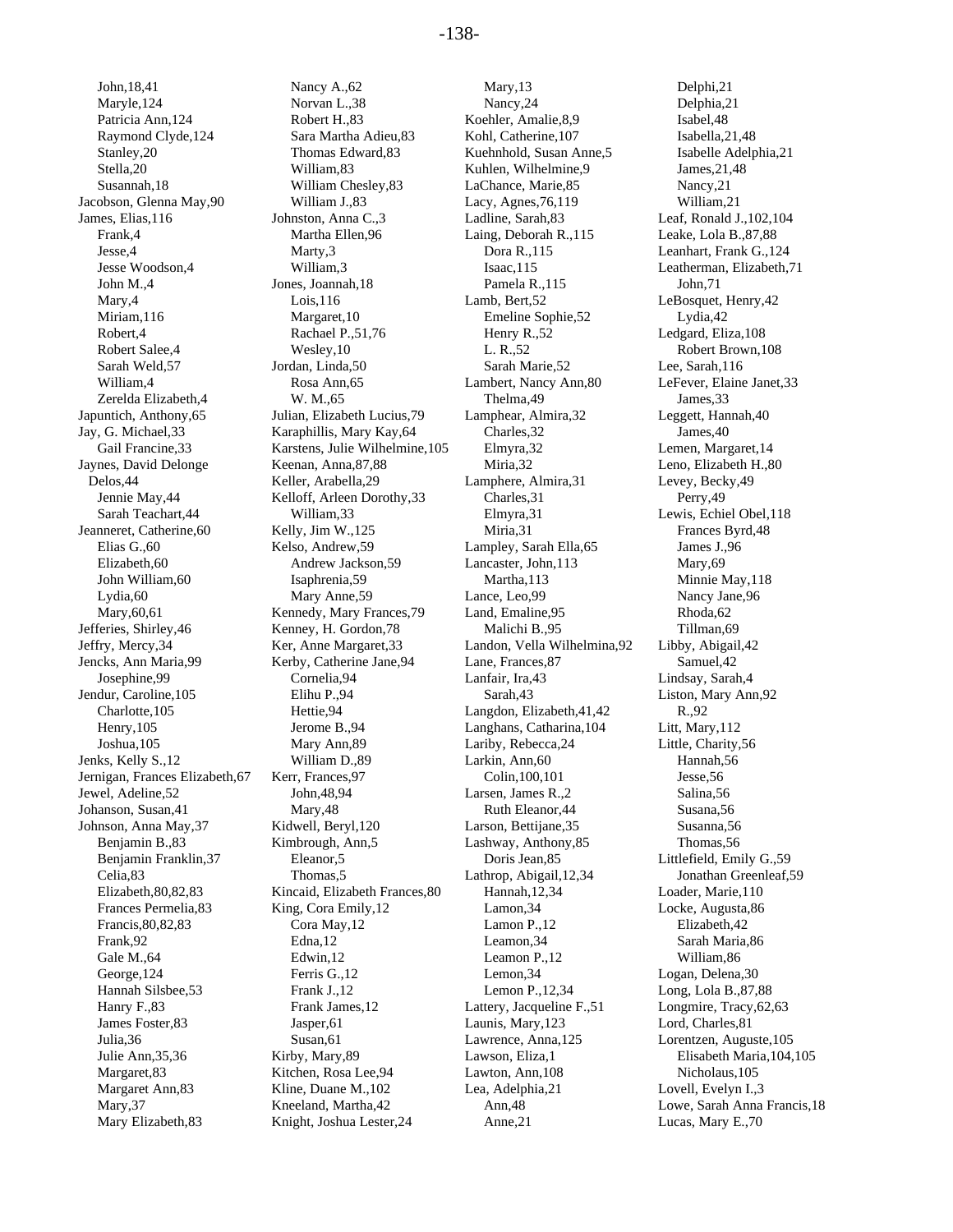Mary G.,70 Lucy, Polly,76 Luke, Amanda C.,67 Cassanna,68 Catherine,67 Christie Ann,67 Eliza,67 Elizabeth,68 Frances Elizabeth,67 Isaac,69 James E.,66,68 Janie Ruth,67 Jemina Patience,67 John,66,67,68 Joseph E.,68 Lemuel David,67 Mary Jane,68 Mary L.,69 Nancy M.,66,68 Patience,66,67 Richard Benjamin,67 Ruth Ellen,66 Rutha Ellen,66,68 Rutha Ellender,66,68 Ruthy Jane,67 Sallie Luke,67 Sara Ann,67 Telitha J.,69 Telitha Jane,66,68 William H.,68 Lutz, John,90 Mary Ann Esterline,90 Lyle, Cornelia,94 Lynde, Dorothy J.,5,102,123 Lynn, Sarah,69 Mack, Elisha,35 Hannah,35 MacPeek, Edith,80 Macrae, Bruce F.,1 Maddux, James,87 Mahalia D.,87 Maher, John,20 Maggie,20 Maitland, Antony,41 Mandrell, Barbara,100,101 Irby,100 Louise,100 Mary,100 Thelma Louise,100 Mann, Mary,38 Noel,28 Manning, John,47 Sarah,47 Maphis, Joe,100 Markle, Nancy Ann,80 Marlin, Kitty,96 Marshall, Nancy,69 Martin, Janetta,24 Leonard F.,24 Susannah,71 Thomas,70 Thomas E.,71 Massey, Lillie Mae,118 Mathews, Eunice,43

Lydia,43 Mattinson, Ruth,78 Maverick, John,80 Mawyer, Elizabeth,88,89 Maxwell, Elizabeth,82 Margaret,14 Maynard, Elizabeth,39 Mays, Mary E.,92 McAnnally, Carolina,4 McClain, Mary Eleanor,1 McClanahan, Ann,63 Marion Rice,63 Martha Black,63 McClung, Agnes,90 McConkey, Blanche Ethel,37 Dawn,27 Harvey,37 Jane,37 Martha Matilda,37 Samuel Lafferty,37 McCord, Leona,120 McCormick, Rosalie,16 McCoy, Mary,21 McCritty, Ethelo,30 James B.,30 McDaniel, Florinda,35,37 Rebecca,35,37 McFelea, Mildred E.,5,13,14 McGlaun, Minnie Lou,18 McGowan, Donna Jean,64 William,22 McGowen, James,22 McLamb, Lewis Smith,61 Lydia Margaret,61 McMath, Ada Melissa,102 Addie,102 Cyrus,102 Frank M.,103 Melissa,102 Melissa W.,102 McMillan, Jacob,68 Rowena,68 McNeil, Mary,27 McQueen, Chad,101 Neile,101 Steve,101 Steven Terrence,101 Terry Leslie,101 Meadors, Dicey,20 Meginnity, David,56 Grace Adelia,56 Melanson, Rich,41 Mellow, James Kuhn,123 Melvin, Annie Jane,61 Catherine Jane,61 David Bunyan,61 Washington Adam,61 Mercer, Mary,41 Merriday, Sarah,27 Merritt, Karen,102 Mewborn, Paul R.,60 Miller, Billie Ruth,118 Charles,30 Earl Foster,18

Jane Adelaide,18 Janet Graves,18 Rebecca,126 Rodney Jay,124 Mills, Alyce Lee,65 Elmira,30 Emily,30 Mary,30 Mira,30 Polly,30 Thomas H.,65 Milner, Mary,21 Mims, Elizabeth,4 Minnick, William A.,52 Mitchell, Mary,82 Mixer, Anna Temple,53 Emma Anna,53 Ida Jane,53 LeRoy Richardson,53 Richardson,53 Sibyl,53 Mock, Anna,10 Barbara,10 Barbara Anne,11 Betsey,10,11 Catharine,9,10 Clarissa,10 David,11 Eleanor,10 Elizabeth,11 Frankey Jane,11 George,10,11 Hannah,11 Isaac,11 James,11 John,9,10 John Nelson,11 Lucinda,10,11 Margaret Ellen,11 Martha Anne,11 Mary,10,11 Mary T.,11 Nancy,10,11 Sarah,10,11 William,11 Moffett, Elizabeth Caum,103,104 Moncrief, Austin,68 Georgia,68 John Butler,68 Molsey,68 Money, Nancy,11 Montgomery, Sandra L.,50 Moody, Elijah,85 Joan M.,85 Leoline,85 Mariorie, 84, 85 Sarah,42 Moon, Carrie Lee,90 William Franklin,90 Mooney, Caroline,69 Moore, Adell,14 David K.,20 Davis W.,14

Margaret,14 Mary Jane,68 Nancy Ann,116 Nannie Cora,89 Patricia,50 Morehead, Genevieve B.,99 Genevieve Margaret,98 James Turner,97 John Motley,97,98,99 Leila Duckworth,98 Mary Elizabeth,97 Morgan, Dorcas,116 E. C.,68 Eliza Jane,62 Ernest Nelson,124 Reuben,116 Morgan, Susan,124 Moritz, Charles,99,101 Morris, Elizabeth Catherine,87 Morrison, Harriet,76 Isabella Allan,106 Mattie,63 Morton, Abner,14 Alexander,14 Chloe,14 Diodate,14 Eleanor,13,14 Elizabeth,14 Frances Rebecca,45 Isaac,13,14 Jane,14 Jemima,14 John,14 John Wesley,45 Ruth,14 Sarah,14 Mossburger, Michael,18 Michael Ivan,18 Moyers, Sally,89 Muck, Chet,37 Melissa,37 Muffit, Emma,108,109 Martha,109 William,109 Muhlen, Auguste,105 Mullen, Deborah,83 John,83 Marguerite Cecelia,83 Mullinax, Francis,45 Murphy, Daniel W.,37 Melissa,37 Ramona,115 William L.,9 Murrell, Millie,18,19 Milly,18,19 Murril, Millie,19 Milly,19 Mutter, Dolly,106 Isabella Allan,106 Isabella Harper Anderson,106 James Mitchell,106 Myles, Katherine,38 Robert,38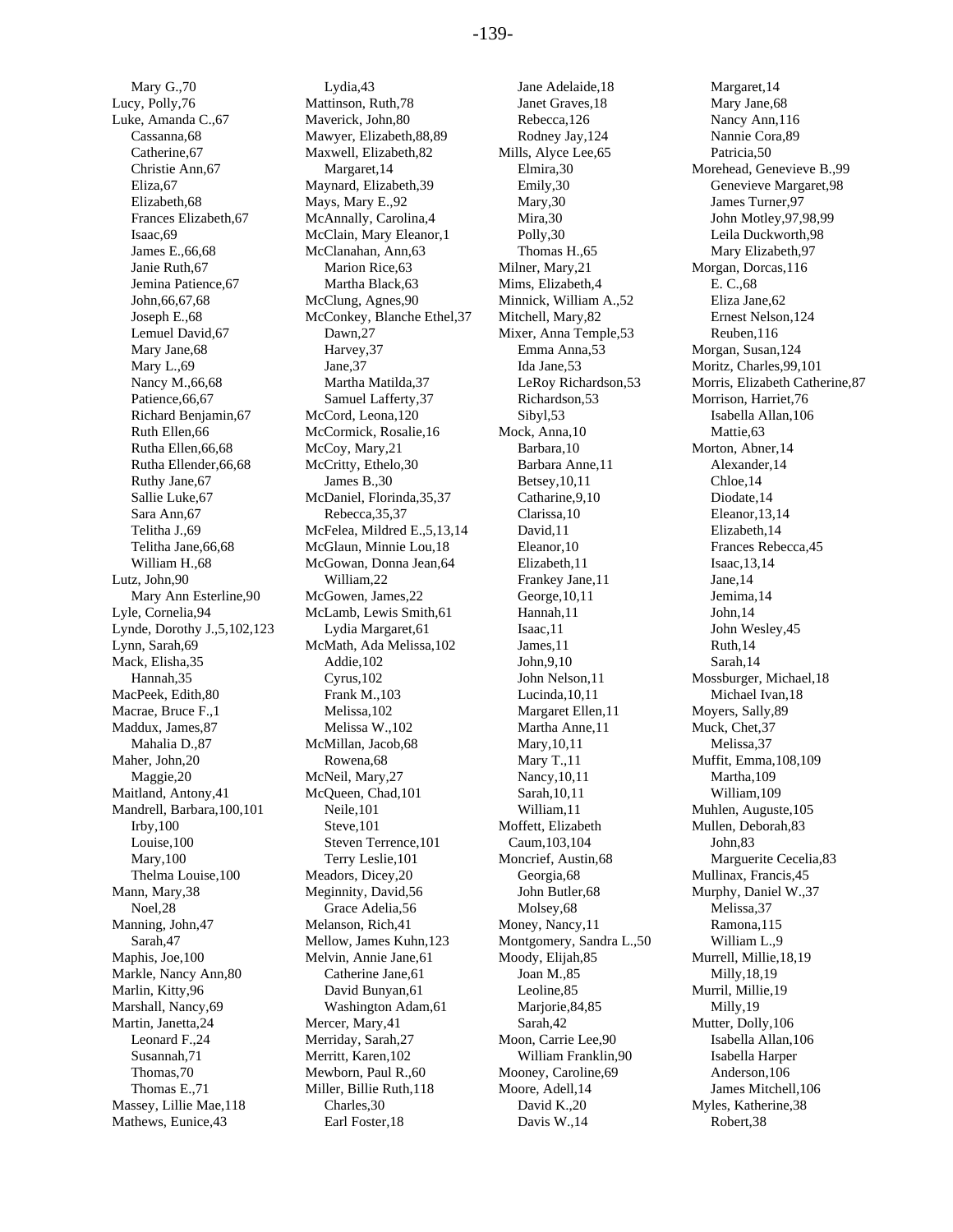Myrick, Susan,61 Naggs, Lucretia,44 Simon,44 Nagler, Zale J.,92 Neal, Sharen Lee,94 Neale, Ann,99 Nelson, Alice,110 Bill,110 Glydie Ann,20 Sarah Torrey,123 Neukirchen, Anna Margarete,9 Newburn, Mary,37 Newell, Mary Jane,45 Newton, Abraham,115 Ann,116 Catherine,117 Dorcas,116 Elizabeth,116,117 Enoch,116 Esther,116 George,115,116,117 Isaac,115,116,117 Jacob,115,116 James,117 Jemima,116 John,116 Kate,117 Lois,116 Lydia,116 Margaret,117 Mary,116,117 Miriam,116 Nancy,22,116 Nancy Ann,116,117 Nancy N.,24 Phoebe,116 Rachel,115,116 Reubin,117 Richard,115 Samuel,115,116,117 Sarah,115,116 Susan,116,117 Susanna,14 William C.,24 William G.,22 Nicholes, Edna,12 Nixon, George H.,22 Norman, Cathy Ann,64 Rachel,2 Nutall, Mary,25,26 O'Neal, William,16 Oakes, James Burton,45 Martha Ann,45 Oats, Rebecca,6 Ogden, Sue,102 Ogg, Elvin,102 Ogletree, Rutheo,66 Oldham, Elizabeth,79 Ordt, Clementine Auguste Auffm,104,105 Johanna Maria Auffm,104 Ortaleza, Marita,12,34 Osborne, Sophie M.,53,54,125 Osgood, Ebenezer,41,43

Rebecca,41,43 Ruth,43 Susanna,43 Otey, Ann,47,48 Ann K.,47,48 Armistead,47 Elizabeth,47 Frances,47 Frances Mary,47 Frank,47 Isaac,47,48 James, 47 James Walter,47 John Frances,48 Martha,47,48 Martha Ann W.,48 Mary Ann,47,48 Mary Frances,47 Matilda C.,48 Pleasant Thurman,48 Sarah,47 Selina F.,48 Selina G.,48 Susannah Davis,48 Thomas Cowles,48 W. Torrence,48 Otis, Leo Derwood,52 Ruth Luella,52 Padilla, Joyce,27,35 Painter, Elizabeth,95,96 Hepsie,96 May Elizabeth,96 William,96 Palmer, Henry,39,41 Mehitable,41 Parker, David Gale,64 David Mark,64 Earl,63 Elizabeth Lee,64 Elizabeth Lucretia,64 Gale Lorraine,64 Gale M.,64 Grace,42 Jenny Lee,64 John Alfred,64 Jonathan Grant,64 Joseph Earl,64 Joseph Lee,64 Joyce Lorraine,64 Kathryn Marie,64 Laura Gale,64 Leslie Ann,64 Lucretia,63 Margaret,13 Mary,13 Mary Kay,64 Megan Rae,64 Melonie,64 Nell Elizabeth,64 Paul Plenge,64 Phyllis Gale,64 Randy Sue,64 Rebecca Ann,64 Robert,63

Sarah Frances,63 Sarah Louise,64 Shari Marie,64 Sharon,64 Stephen Haynes,64 Susan,64 Timothy Earl,64 William Earl,64 Parkin, Sarah,7 Parks, Dicey,20 Ethel,20 Fannie A.,20 George,20 Gertrude,20 Gracie Lee,20 Jesse B.,20 Jessie,20 Stella,20 William,20 Parrish, Edith,62 James W.,62 Rebecca Jane,62 Tabitha,62 William,62 Parry, Esther,38 Parsons, Bessie,57 C. B.,57 Charles Bunyan,57 Clarissa,10 Julia,57 Patterson, Rufus Lenoir,98 Payne, Edna Florence,72 William Ballinger,72 Pearson, Maria Ann,106 Maria Anne,105 Mary,105 Richard,105,106 Pelham, Adeline,30 Pence, Leslie Lee,35 Percival, Ann,113,114 Jane,114 John,114 Perkins, Edgar,45 Margaret Lucille,2 Sarah,45 Perry, Ollie Lee,120 Peterson, Ebba Pauline,44 Emma,44 Peter Anton,44 Pett, Dorcas,38,39 Pettijohn, Jane,11 Phelps, Georgiana,54 Georgianna,54 Theodore B.,54 Phillips, Albert,125 Bartholomew,125 Clementine,126 Cynthia,126 Georgann,126 Isabelle Dora,126 James M.,125 John,125 John H.,125 John Marion,126

Leroy,125 Martha Alabama,125,126 Nancy,92 Nancy Elizabeth,125 Peyton Graves,125,126 Robert G.,126 Samuel,92 Sarah,125 Theresa,88 Thomas,125 Walter McDonald,126 William,88,126 William B.,126 William J.,125 Zachariah Taylor,125 Pickle, Ann,108 John,108 Mary Ann,107,108 Pierce, Alice Nora,96 Emaline,23,24 Mattie,94 Pigford, Susan,117 Pike, Hannah,41,42 John,42 Sarah,42 Piper, John,11 Martha Anne,11 Pippin, Arthur,11 Betsey,10 Lucinda,10,11 Mary,11 Plenge, Joyce Lorraine,64 Lorraine,64 William,64 Plumlee, Phyllis Gale,64 Poe, Lucy,90 Pohlmann, F. W.,123 Poindexter, Martha,47 Samuel,47 Polhill, Berwyn K.,3,5 Buz,3 Pollard, Ann,102 Pollins, Hannah,35 Jacob Paullin,35 Polly, Mary,61 Ponziani, David,84 Evelyn Rose,84 Poor, Elizabeth,4 Mary,4 Robert,4 Potter, Mildred E.,93 Vickie Lynn,91 Pottle, Hannah,15 Potts, Joshia D.,10 Sarah,10 Powell, Harriet A,70 Mary Ann Esterline,90 Molly,69,70 Rebecca,7 Roy,90 Powers, Sarah,40 Pratt, Alfred B.,29 C. Louise,29 Christine,29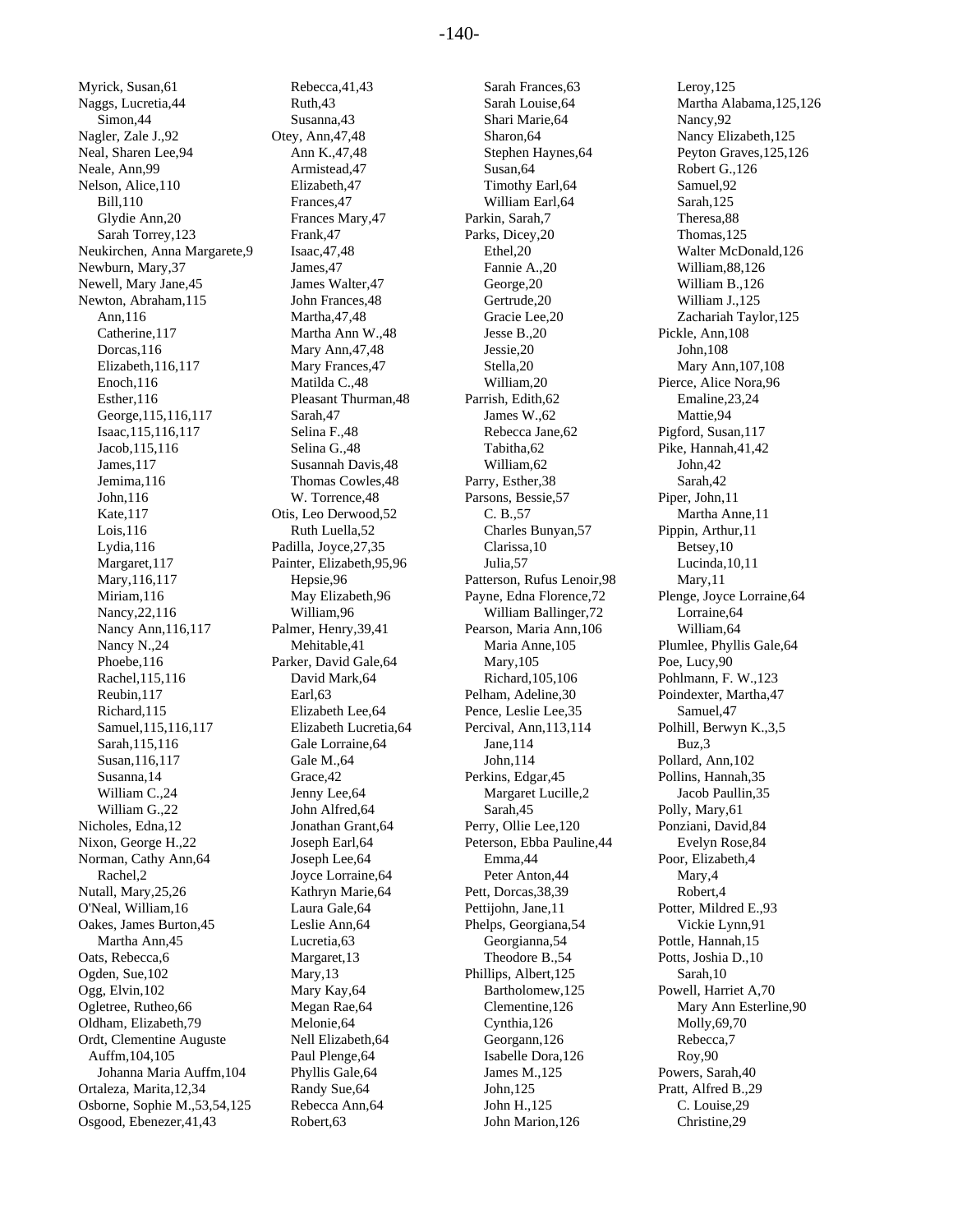Louise,29 Marie,29 Rachel,76 Sibyl,52 Prentice, Benjamin,51 Bertha Jewel,52 Carrie N.,52 Emory,52 Etta May,52 Henry K.,52 James,51 Lucius H.,52 Marie,52 Martha J.,51,52 Mary,51 Olive,51 Reuben,51 Russell W.,51,52 Sarah Marie,52 Sophia,51 Watson F.,52 William,51 Prentiss, Asahel Omer,53 Charles Reuben,53 Hannah Silsbee,53 Helen Elizabeth,53 Ida Jane,53 Ruth Anna,53 Priestley, Mary,105 Prince, Jedonna,58 Proctor, John,122 Susan,122 Pruitt, James,46 Viola Marie,46 Pugh, Pattie Albenia,18 Purkel, Rhoda,35,36 Purpus, Eva A.,103 Nettie,103 Purtich, Katherine,9 Kathryn,27 Purvis, Eliza Ann C. J.,68 Richard M.,68 Quarterman, John,82 Marsey,82 Mary,82 Rebecca,82 William,82 Quick, Tony,88 Ragsdale, Sandy,80 Raines, Charlotte,91 Rains, Martha,92 R. Z.,92 Sexton,92 Ramsford, Emma,24 Randall, Chandler Corydon,5 Raskin, Mary Ellen,50 Ratcliff, Nancy,72 Ratliff, Cathy Ann,64 Donna Jean,64 Elizabeth Lucretia,64 Floyd,64 Floyd Wesley,64 Lee W.,62 Lee Wesley,64

Thomas Earl,64 Zelpha,64 Rawlands, Mary,113 Ray, Melissa K.,50,75 Rayner, Ann,109 Anne,108 Robert,109 Redmond, Estella,8,30 Redshaw, Yvonne,8 Reed, Jane Elizabeth,56 Lavisa,55 Thomas,56 Reese, Margaret C.,18,19 Register, Guilford,62 Priscilla Ann,62 Reid, Glenna May,90 Harry,90 Remai, LaVonne,94 Rendtorff, Adelheid Bertha Christiane,105 Amanda Johanna,105 Auguste Bertha Marie,105 Auguste Marie,105 Carl,104 Catharina,104 Clementine Auguste Auffm,104 Elisabeth Maria,104,105 Franz,104,105 Herman,102,104 Ida Agnes Johanne,105 Ilsabe Catharina,104 Johann Heinrich,104 Johann Hinrich,104 Johann Jacob,104 Johanna Maria Auffm,104 Julie Wilhelmine,105 Regina,104 Regina Dorothea,102,104 Theodor Hermann,105 Renfrow, A.,92 J.,92 James,92 M.,92 Ressiguir, Abigail,12,34 Lewis,12,34 Reville, Nancy,69 Revills, Carl,69 Reynolds, Annie G.,54 Mary,7 Thomas,7 Rhynes, Carolyn,64,65 Rice, Betsey,44 Peter,3 Richards, Charlotte,119 William M.,119 Richardson, Ann,7 William,7 Richmond, Lepha,34 Margaret,119,120 Riggs, Cassandra,18,19 David,39 Elizabeth,39 Sarah,39

Rine, Iowa Minerva,37 Ritter, Tex,100 Robb, Sarah Cecelia,84 Roberts, Margaret,62 Williams,62 Robinson, Ann,60 Mary,112,117 Rock, Edward Lee,104 Effie Irene,104 Ethel Adele,103,104 Rockefeller, John D.,3 Rockwell, Jemima,14 Rodgers, Margaret A.,62 Mary,62 Thomas Malin,80 Rogers, Bennie,46 Charity,56 John,11 Lusterene,46 Mary,61,62 Mary Susan,94 Nancy,11 Susie,94 Roney, Elizabeth,116 Hugh,116 Rose, America Kate,119,120 Berth,120 Edward,120 Ermma L.,119 Lula,120 Mary Lucretia,120 Pearl,120 Sally,120 Wallace,119,120 Ross, Mary,39 Rowden, George N.,94 Lala Cordella,94 Rowe, Amanda C.,67 Eliza Ann C. J.,68 Elizabeth,66,69 Franklin,67 Henry,69 Lizzie,69 Nancy,69 William J.,68 Rowland, Isaac,11 Lucinda,11 Royce, Caroline L.,53 Caroline Lord,53,75,124,125 Rucker, Anna Elizabeth,32,33 Rebecca,28 Richard,80 William,28 Rudd, Mary Jane,113 William Lambert,113 Rudolph, Phoebe,19 Sarah,19 Ruhl, Christina,29 Rupp, Margaret,70 Rush, Eleanor,69 Fred,8 Nelson,69 Roseline,8

Russell, Elizabeth,38 Elizabeth Ann,24 Jessie Ruth Starnes,23 Saab, Mary,29 Sackett, Hannah,115 William,115 Salisbury, Ruth,99 Sanders, Tabitha,49 Sandlin, Jonathan Asbury,126 Lucrecia,61 Sarah, McCurdy,34 Sargent, Ann Holden,85 David,85 Nancy,85 Sattem, Edwin William,85 Nancy Evelyn,85 Saunders, Edna Frances,71,72 John,72 Nancy,72 Savchuck, Dorothy,44 William,44 Sawyer, Archibald,29 Elizabeth M.,29 Hepsibah,15 Laura,29 Lawrence,29 Saxton, Mary,6 Scarlett, Emma Alice,72 W. W.,72 Schary, Dore,99 Schlaman, William C.,27 Schwarz, Susanna,9 Scoon, Ann,113 Emma,114 James,113 John Grave,113 Margaret Ann,114 Marion,114 Mary,113 Mary Jane,113 Selina Annie,113 Tom Stamper,114 William,113,114 Scott, Joseph,13 Sarah,13 Sarah L.,56 Walter W.,56 Scottow, John,42 Joshua,41,42 Lydia,42 Mary,42 Rebecca,42 Sarah,41,42 Sebastain, Jennie,33 Secor, L. H.,54 Seelbach, Charles,33 Grace Marie,33 Susan Beatrice,33 Seelback, Grace Marie,32 Seifert, Dorothy,44 Marion Nettie,44 Otto,44 Sellars, Eliza,61 Synthia,64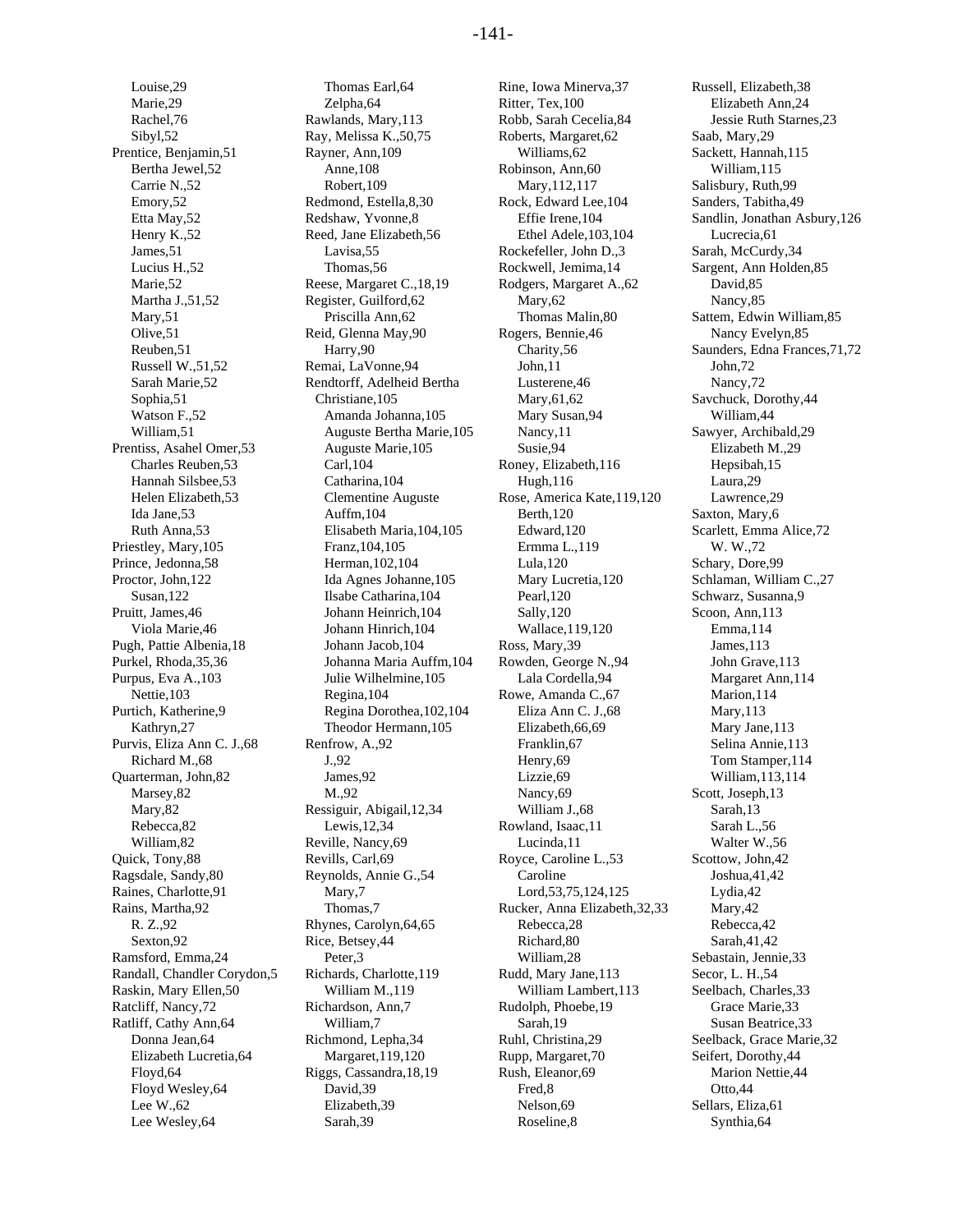Sellers, Cynthia,64 Shannon, Elizabeth M.,78 Sharp, Isabell,72 Jacob,72 Shaver, Alice Louella,4 Shaw, Emmanuel L.,30 Joseph,45 Louise,100 Marcia,30 Martha,41 Nancy Jane,45 Rebecca,45 Ronny,100 Thelma Louise,100 Shelton, John,23,24 Martha Melinda,23,24 Shepard, Francis,81 Mary,81 Shepherd, Edith,30 Mledy,30 Samuel,30 Sheppard, Bill,33 Ellen,32 Gail Francine,33 George,32 Gladys M.,33 Gladys Mabel,33 Harold George,33 Jane,32 Jennie,32 Peter,32 Susan,32 William,33 Sherbaine, Orinda,85 Sherman, Anthony,30 Marjorie,30 Pamela R.,115 Shippey, Thelma,49 Shivers, Elizabeth,21 Shoemake, James A.,95 Nancy,95 Sickels, Evelyn,5 Sigley, Lee Anne,26 Simmons, Hannah,48 Simons, Carl,103 Charlie,103 Effie Josephine,103 Margie,103 Simpkins, Elizabeth,42 William,42 Sims, Ann,24 Singleton, Mary,29 Skidmore, Ann,38 Skinner, Betsey Anne,89 Betty Anne,89 Carl B.,80 Samuel,89 Skyes, Mary,111 Slade, Isabella,48 Mary,48 Nancy,48 Thomas L.,48 Slater, Mary,6 William,6

Smart, Mary M.,62 Smelt, Caroline,105 Smith, Charles I.,12 Elizabeth Lee,64 Evelyn,43 Ina Algetta,13 Isaphrenia,59 James William,22,24 Jane,114 Lucinda C.,12 Margaret,14 Mary,42 Mary A. C.,22,24 Melissa Emeline,12 Miriam,115 Murriel L.,19 Sarah,18 Smithson, Christopher T.,106 Snead, Minnie,89,90 Teresa,88 Snell, Ann Eliza,53,75,124,125 Snow, Abigail Hulbert,44 Betsey,44 Samuel,44 Solomom, Jonathan King,37 Solomon, Elizabeth Virginia,24 Martha,37 Southall, Elizabeth,47 Spears, Ann,18 David,35 John,18 Spencer, Bessie Esterline,90 Elsie Aliese,90 Emma Ruth,90 Nellie Lula,90 Steven McDonald,124 Spires, Rhoda,16 Sponcil, Eugene L.,20 Jessie,20 Spreen, Randy Sue,64 Sprigg, Eleanor,5 Katherine,5,79 Margaret,5 Sarah,79 Thomas,5,79 Spurgin, Larry,2 Staley, Elizabeth,19 Stamper, Ann,113 Jane,112,113 John,113 Joseph,113 Margaret,113 Thomas,112,113 Stamps, C. Thomas,69 Charles T.,48 William T.,48 William Thomas,69 Stanford, Patti,122 Robert,122 Stanley, Sarah,78 Stanton, Shirley,41 Starberd, Rose,84 Starbuck, Elizabeth D.,73 Stark, Elizabeth,40

John,40 Starnes, Aaron,24 Anna,24 Charles,24 Ebenezer,23,24 Elizabeth,23,24 Emaline,23,24 Emma,24 Gabriella Joyce,24 Hannah,24 John Hadley,23,24 Joicy Gabriella,23 M. Evaline,23 Martha Evaline,24 Martha Melinda,23,24 Mary,24 Mary A.C.,22,24 Mary Ann,23,24 Moses,22,24 Moses Dawson,23,24 Nancy,23,24 Nancy N.,24 Peter,24 Rebecca,23,24 Samuel Scott,23,24 Sarah C.,23,24 Shubael,23,24 Susan Caroline,23,24 Susan H.,23,24 William,23,24 Stead, Rebecca,107 Steagell, Elise,110 Stearn, Elizabeth,71 Stedman, Sarah,38 Steed, L. M.,92 Steel, Hannah,6,7 Steele, Mitt,65 Stegall, J. W.,65 Mary Jane,65 Zelpha Della,65 Stephens, Frances E.,67 William,67 Stevens, Benjamin,41 Margaret Jane,67 Susanna,41 William,67 Stewart, Benjamin,84 Beverly,84 John,82 May,120 Polly,85 Sarah Cecelia,84 Susanna,82 Stimson, Hannah,24 Stockdale, Amanda,119 Stokes, Charlotte,17 George,17 James Green,19 Mary Ann,19 Nancy,19 Stone, Dottson,83 Margaret,83 Straughn, Jacob,116 Rachel,116

Strong, Ritta Aline,118 Ruth,14 W. L.,51 Stuart, Mary,39 Stubblefield, Abraham,30 Adeline,30 Rose,29,30 Wilmot Debrick,29,30 Stubbs, Dorothy,110 Mary Thurston,118 Sullivan, Anne Margaret,33 Sumner, Joanna,80 Sumpster, Elicia,6 Surles, Bud,3 Sutton, David,40 Elizabeth,40 Hannah,39 James,39 Mary Lemour,94 Moses,39 Nathan,94 Sarah,39 Susannah,39 Swift, Elizabeth,55 Ira,55 Swithenbank, Ann,108 Joseph,108 Symmes, Abigail,42 Andrew,42 Annah,42 Dorcas,41,42 Eleanor,41,42 Elizabeth,41,42 Grace,41 Hannah,41,42 John,42 John Brackenbury,42 Katherine,41 Martha,42 Mary,42 Mehitable,38,41 Philadelphia,42 Rebecca,41,43 Ruth,42 Sarah,41,42 Susanna,41 Susannah,38,41 Thomas,41,42 William,41,42 Zechariah,38,39,41,42 Tanner, Martha,92 Tapp, Elma Geneva,37 John Wesley,37 Taylor, Jennifer,9 Linda K.,92 Lucinda Ellen,119 Sarah,40 Shari Marie,64 W. H.,119 Teagarden, Sarah Teachart,44 Teasdaile, Ann,111 Teasley, Elizabeth Frances,80 Temple, Annah,52 Tenery, Eleanor,10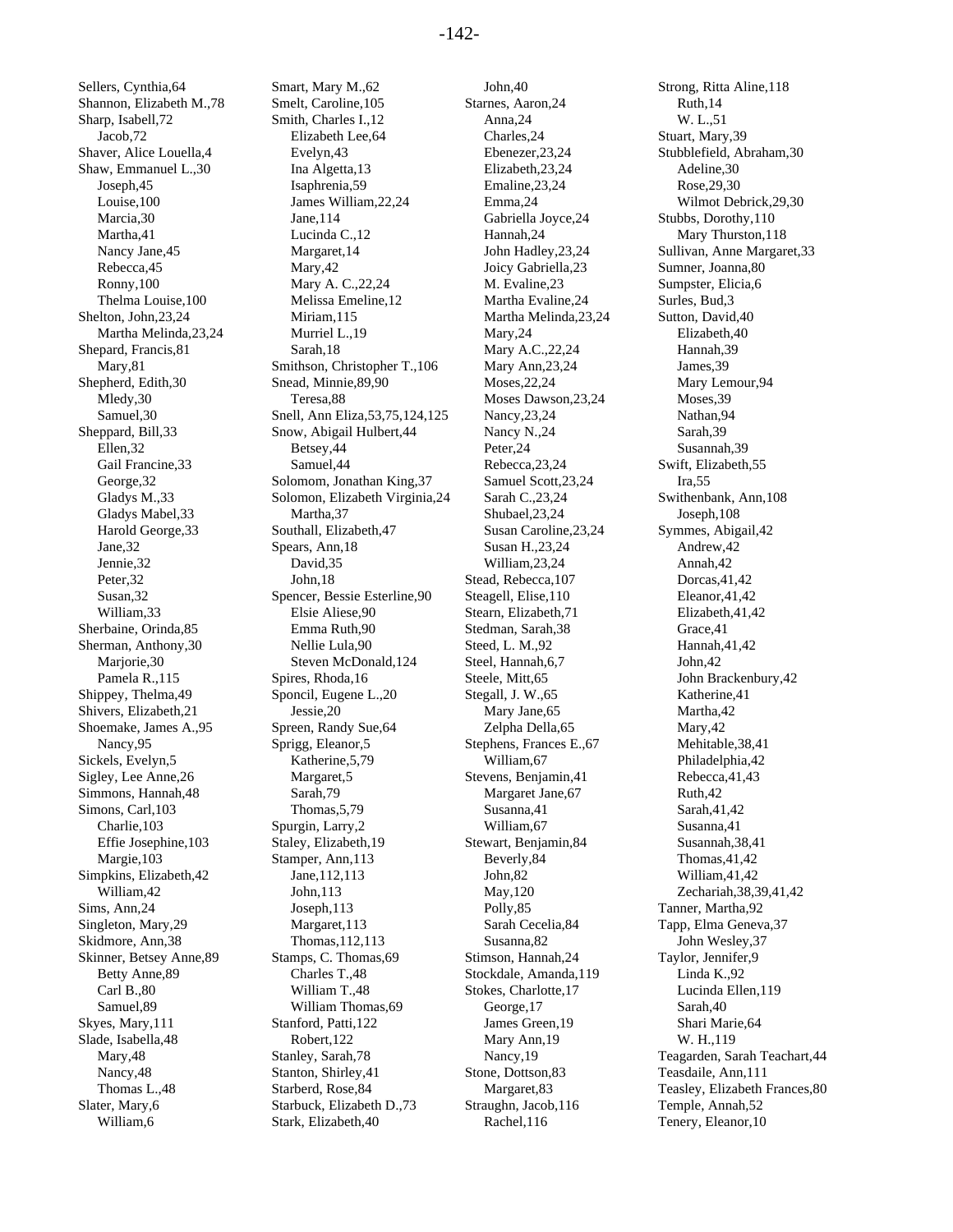Terry, Mary E.,4 Sarah Ann Eugenia,18 Thacker, Fannie,89 Fannie V.,90 Fanny V.,89,90 Flossie M.,90 Josie M.,90 Martha S.,89 Percy,90 Thomas,89 Thomas J.,89,90 Victor E.,89 William H.,90 Thair, Betsey,5 Thatcher, Nancy,11 Paul,11 Thomas, John T.,45 Margaret J.,45 Mary,90 Nat,90 Rebecca Ann,64 Ruby May,90 Sarah,45 Simon B.,45 Thomison, Catherine,59 Thompson, Benjamin,42 Eleanor,41,42 James,92 Mary Ann,112 Melissaetta E.,36 Saphronia C.,92 Thomas,112 Tilley, Nellie,19,71 Tingley, Elizabeth,40 Raymon M.,15 Tison, Jacob Randall,68 Rachael,67,68 Wiley,67,68 Tobias, Elaine R.,102 Todd, Arthur,109,111 Dorothy,111 Elsie,111 Florence,109,111 George,111 Ivy,111 Joan,111 May,111 Tomlin, Elsie Winifred,91 Purcell,91 Tomlinson, Anna Elizabeth,22 Arthur,22 Betsey,55 Elenor,22 Elizabeth,22,24 Esther Jane,22 George,55 Jacob,22 John,22 Mary Jane,55 Sarah Adaline,22 William,22 William E.,22,24 Toms, Alexander,18 John,18

Nancy,18 Sarah,18 Torrentine, Elizabeth,10 James,10 Tosh, Hester Ann,96 Totten, Fannie,46 Tousley, Cynthia,35 Reuben,35 Susan,35 Tracy, Flora,103 Travers, Georgina Ethel,103 Traywick, Douglas Eugene,38 Gene,38 Treadwell, Jennifer Paige,2 Matt<sub>2</sub> Matthew Justin,2 Trembley, Anna,39 Hannah,39 Johannah,39 Trembly, Hannah,39 Trinchero, Debi,22,23 Trongaard, Emma,44 Troost, Auguste Marie,105 Richard,105 Truss, Elizabeth,36 Turner, J.,18 Lucy,18 Zelpha,64 Tyler, A. B.,29 Underhill, Nathan,35 Persis,35 Upton, Mary,24 Utley, Dorothy,111 Fred,111 Utterbach, Nancy Ann,87 Valentine, Elizabeth,47 Joseph,47 Vallery, Julia,79 Vandine, H.,92 Harriet E.,92 Varn, Samuel G.,67 Vickers, Bill,65 John,68 Sarah Jane,68 William Graves,65 Viklund, Harry,30 Joyce,30 Vincent, Patricia,49 Vredenberg, Alice L.,55 Charles Eugene,55 Vredenburg, Alice L.,54,55 Charles Eugene,54,55 Clarence Howard,55 Elizabeth Rose,55 Robin Alvin,55 Vredenburgh, Alice L.,55 Charles Eugene,55 Wade, Eva Blanche,90 Wagner, Barton S.,58 Byron Mansfield,58 Jedonna,58 Wahner, Helen Beatrix,58 Wakefield, Mary Jane,80 Walden, Ruth,15

Waldron, Angeline,36 Electra,35,36 Elenor,36 George W.,36 James,36 Jennie A.,36 John C.,35,36 Walker, Annie,108 Caroline,68 Eliza Jane,75 Susan,2 Tabitha,47 Wallace, Hannah,56 Susana,56 Susanna,56 Warbington, Virginia,23 Ward, Anna Temple,52,53 David Pratt,52 Florence R.,85 George,111 Joshia,52 May,111 Sibyl,52 Warham, John,80 Warner, Elizabeth,115 Hannah,115 Jessie,115 Miriam,115 Rebecca,115 Samuel,115 Warren, Sarah,22 Washington, Adeline,30 Watkins, Elizabeth,95 Lucille,46 Mary Ann,61 Nancy,76 Sarah,75 Watlington, Annie,46 George,46 Watson, Elizabeth,66 Fred,110 Irene,44 Nora,110 Wattenbarger, Marion S.,4 Watts, Bulah,65 G. W.,65 Wayne, John,99 Weatherton, Melonie,64 Weeks, Harold,90 Mary Ann,23,24 Ruby May,90 Virginia,23 Weever, Margaret,45 Margrett,45 Weiss, Anna Elizabeth,32,33 Caroline,33 Eva,31,32,33 Gladsy M.,33 Gladys Mabel,33 John,32,33 John Leonard,33 Leonard,32 Leonard John,33 Leonard Lyman,33

Stella,33 Viola,32,33 Welch, Berth,120 Hannah,12,34 Martha,65 Mattie,65 Wells, David,35 Syntha,125 Welsh, Martha,65 Wennihan, Rosa M.,72 West, Elizabeth,7,8 Westbrook, Ethel,4 Legatha,4 Marshall,4 Weston, Abigail R.,58 Whaley, Laura Clay,61 Whaples, John,13 Rebecca,13 Wheeler, Lucy,38 Whelan, Luke,13 Mattie,13 Whetstone, Jacob A.,18 John Asa,18 Lillian Robinson,18 Martha Susan,18 Pattie Albenia,18 Sarah Ann Eugenia,18 William Edward,2,18 Whitaker, Mary,16 White, Catherine,28 Evelyn,43 George,43,92 Henry,5 John,80,81 Lenore,43 Lynn,122 Saphronia C.,92 Thomas,5,122 Unity,19 Vera,43 Whitefield, George,23 Whitley, Dicy,67 Whitlock, Mary Malinda,24 Whitmore, Philena,14 Whitten, Toni Rene,44 Whittier, Abigail,15 Wiese, Emma,88 Wilburn, Rosa,57 Wilder, Lucinda,27,35 Wiles, Louise,29 Reid Page,29 Wilkerson, Cora,63 Mattie,63 Norman B.,63 Wilkins, Amanda,92 George Washington,92 Mary Ann,92 William A.,92 Willans, Ada,110 Alice,110 Ann,109,110 Annie,110 Bessie,110 Charles William,109,110